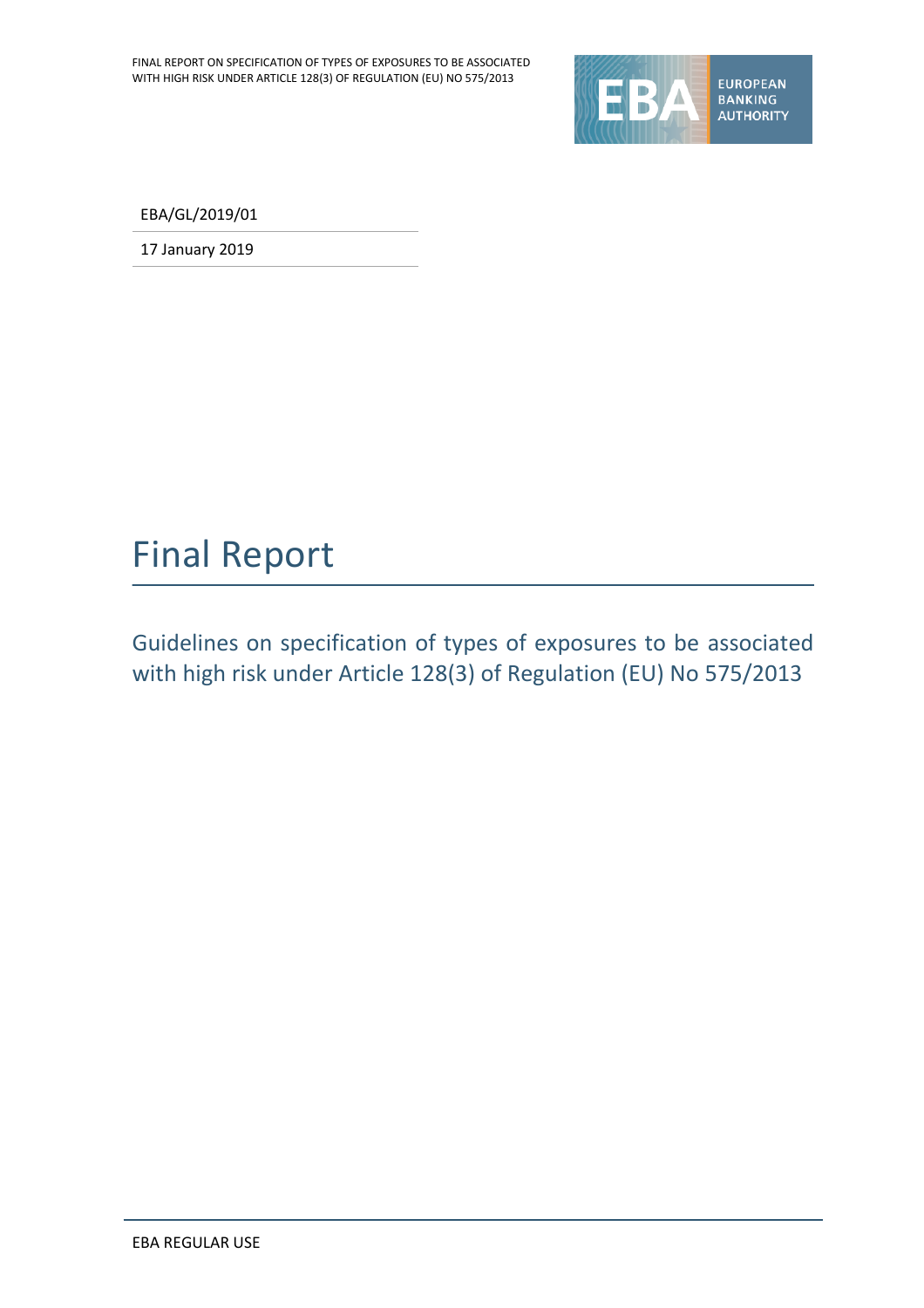

## **Contents**

| Background and rationale                                          | 5. |
|-------------------------------------------------------------------|----|
| <b>Guidelines</b>                                                 | 10 |
| Accompanying documents                                            | 16 |
| Cost-benefit analysis/impact assessment                           | 16 |
| Views of the Banking Stakeholder Group (BSG)                      | 19 |
| Feedback on the public consultation and on the opinion of the BSG | 19 |
| Summary of responses to the consultation and the EBA's analysis   | 22 |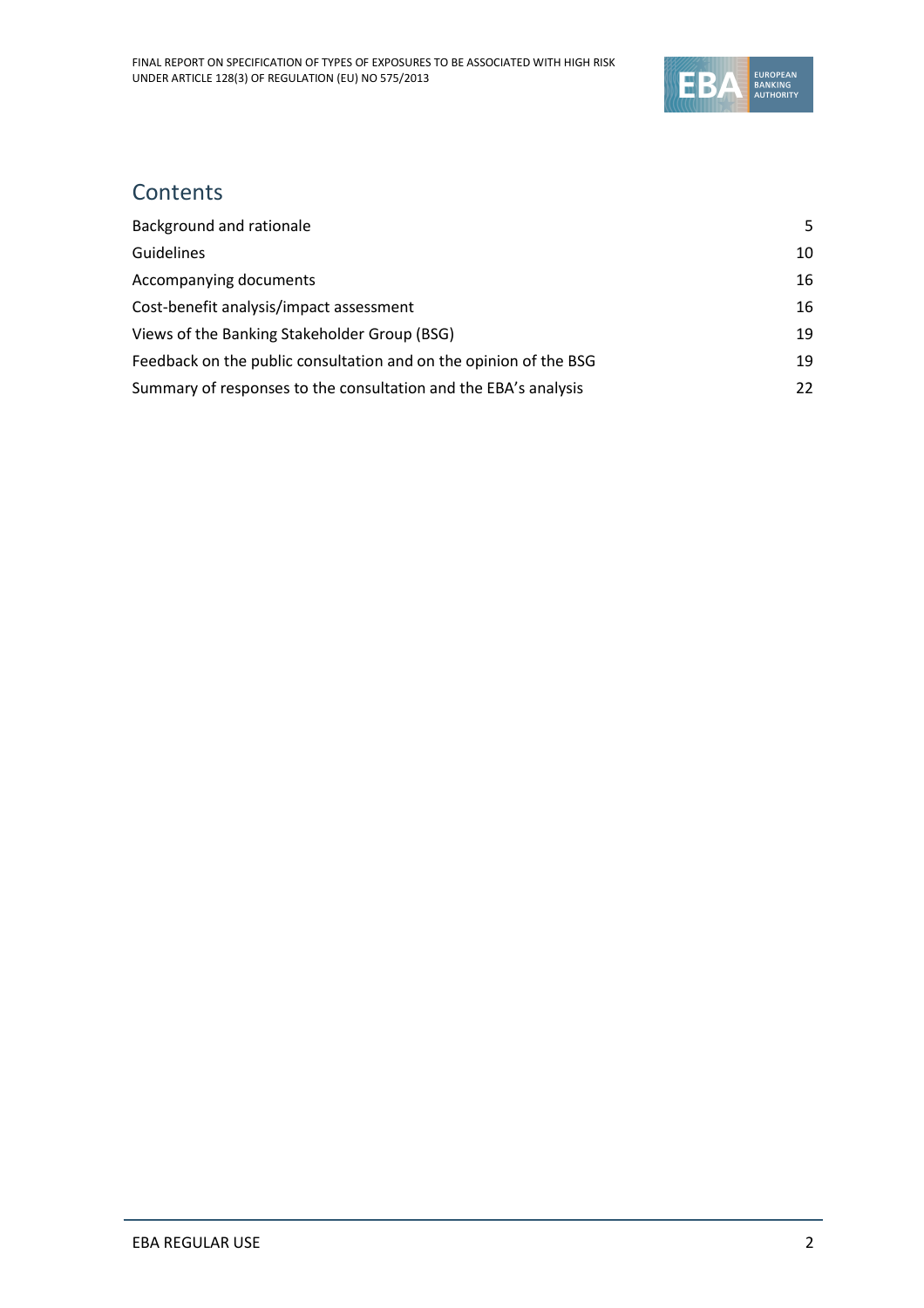

# Executive summary

The standardised approach (SA) for determining the minimum capital requirements for credit risk assigns risk weights to be applied to the exposure amount based on the exposure class of a considered exposure. The exposure classes relevant for the SA are laid down in Article 112 of Regulation (EU) No 575/2013 (Capital Requirements Regulation (CRR)). Among these exposure classes there are 'exposures associated with particularly high risk'.

This high risk exposure class represents the implementation of the discretion that national supervisors are granted in paragraph 80 of the current Basel II standard that states that national supervisors may decide to apply a 150% (or higher) risk weight to reflect 'the higher risks associated with some other assets, such as venture capital and private equity investments'.

Article 128 of the CRR sets out the requirements for classifying an exposure as an item associated with particularly high risk, which results in an assignment of a 150% risk weight for the considered exposure. Paragraph 2 of Article 128 provides a list of exposures which are assigned to this exposure class:

(a) investments in venture capital firms;

(b) investments in AIFs as defined in Article 4(1)(a) of Directive 2011/61/EU except where the mandate of the fund does not allow a leverage higher than that required under Article 51(3) of Directive 2009/65/EC;

- (c) investments in private equity;
- (d) speculative immovable property financing.

Article 128(3) CRR provides a mandate to the European Banking Authority (EBA) to draft guidelines that specify which types of exposures, other than those mentioned in Article 128(2) CRR, are to be associated with particularly high risk and the circumstances under which this should happen. As a result of an exposure being identified as an 'item of particularly high risk', such exposure receives a risk weight of 150%.

The guidelines consist of two sections. The first section aims to clarify the notions of investments in venture capital firms and private equity as referred to in Article 128(2) CRR; the second section specifies the types of exposures other than those listed in points (a) to (d) that should be considered as high risk (and under which circumstances) by way of application of Article 128(3) CRR.

Regarding the first section, it should be noted that the outlined clarification is not within the mandate for the guidelines that the CRR provides, but that the inclusion of this clarification, as an own initiative contribution, was considered helpful by the EBA.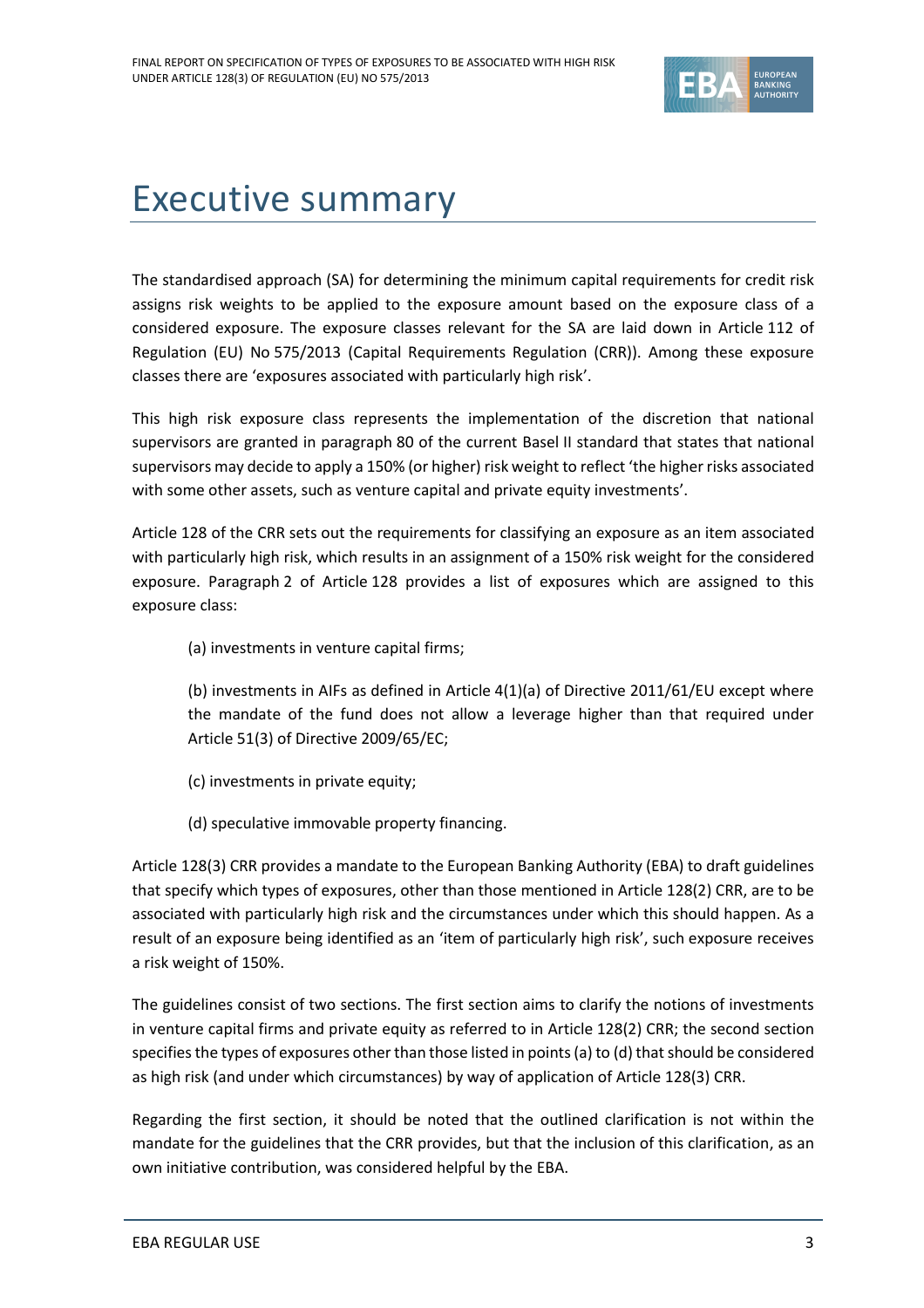

The second section contains the actual policy related to the mandate as laid down in Article 128(3) CRR. This part has been drafted with the intention that institutions should specify those individual exposures as items of particularly high risk that carry a high risk of loss due to being structurally different from common exposures of the same original asset class.

The EBA recognises that the revised SA for credit risk agreed by the Basel Committee on Banking Supervision as part of its Basel III finalisation in December 2017 no longer includes provisions on 'higher risk exposures' as the Basel II standard currently does. Nevertheless, the EBA considers it beneficial to issue these guidelines in order to ensure detection of high risk within banks before the transposition of Basel III into the EU legislative framework, as well as a harmonised and consistent application of Article 128(2) and (3) of the CRR until any revision of these provisions has to be applied by institutions, noting that the Basel Committee only requires the framework to apply from 2022 onwards.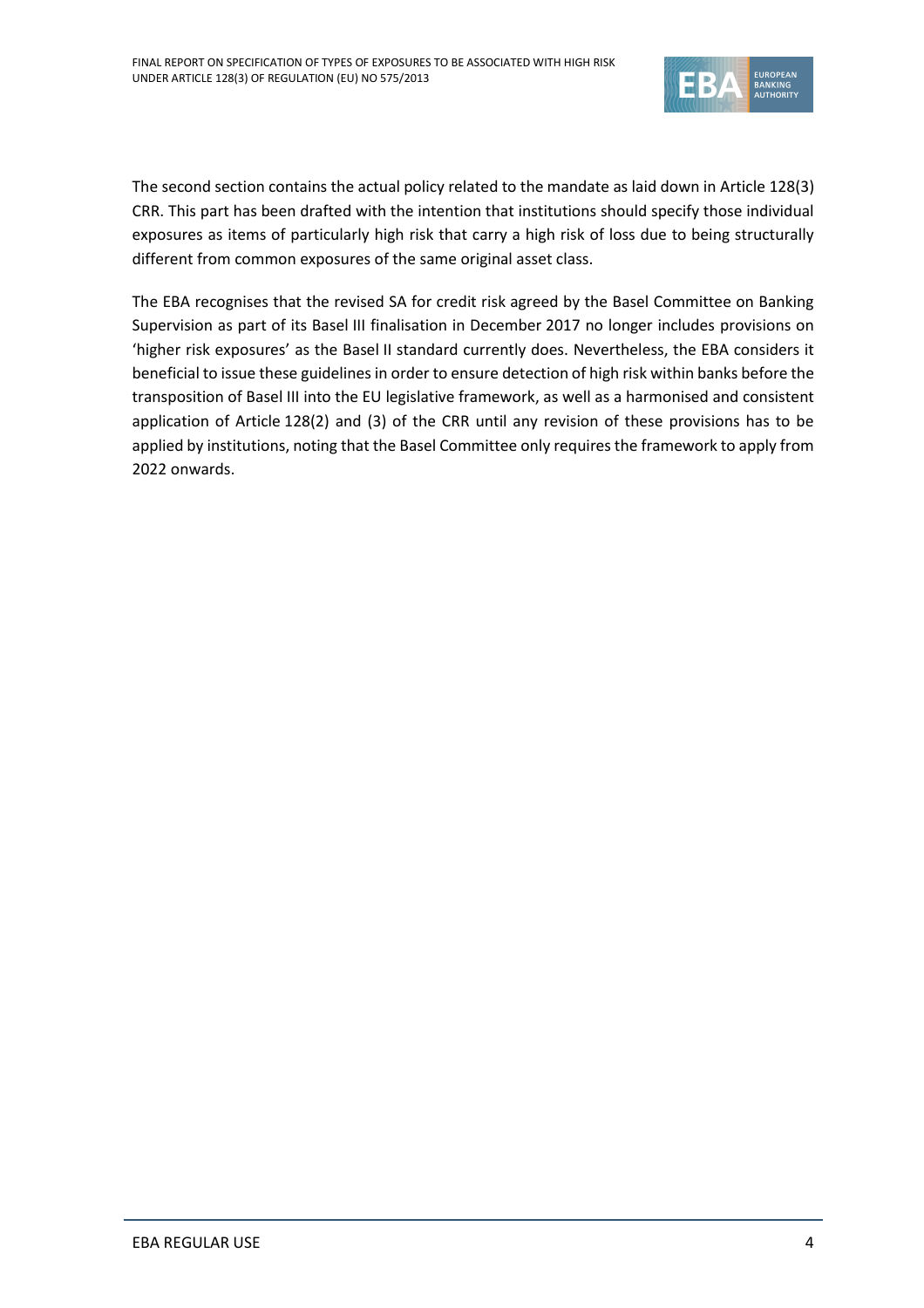

# <span id="page-4-0"></span>Background and rationale

Article 128(3) CRR gives a mandate to the EBA for drafting guidelines that specify which types of exposures, other than those mentioned in Article 128(2) CRR, are associated with particularly high risk and the circumstances under which this should happen, which would result in these exposures receiving a risk weight of 150%. The mandate represents the implementation of the discretion that national supervisors are granted in paragraph 80 of the Basel II agreement, which states that national supervisors may decide to apply a 150% (or higher) risk weight that reflects 'the higher risks associated with some other assets, such as venture capital and private equity investments'.

It should be noted that the Basel II agreement considers all credit exposures carrying a risk weight of 150% or higher to be high risk assets. However, in Article 128, the CRR sets out the notion of 'items associated with particular high risk', which serves as a possibility to assign a 150% risk weight where this is not provided by the respective original asset class of a considered exposure. As a result, an exposure that falls under Article 128 CRR is excluded from its original exposure class and is considered instead under 'items associated with particular high risk' of Article 128. A high risk exposure (according to the notion provided by the Basel standard) that already receives a 150% risk weight in its original exposure class (e.g. Credit Quality Step 5 or 6 for exposures to corporates) is therefore not affected by Article 128 CRR. The CRR specifies in Article 128(2) four types of exposures that shall be considered as items associated with particularly high risk, namely:

- a) investments in venture capital firms;
- b) investments in AIFs as defined in Article 4(1)(a) of Directive 2011/61/EU except where the mandate of the fund does not allow a leverage higher than that required under Article 51(3) of Directive 2009/65/EC;
- c) investments in private equity;
- d) speculative immovable property financing.

These guidelines consist of two sections. The first section aims to clarify the notion of investments in venture capital firms and private equity; the second section specifies which other types of exposures should be considered as high risk and under which circumstances.

Following the three-month public consultation period, which ran between 17 April 2018 and 17 July 2018, the second section on other types of exposures considered as high risk was reorganised in order to provide stakeholders with a clearer identification scheme for the exposures that are associated with high risk: (i) identification of the scope of application; (ii) generic criterion for identification; (iii) specific cases to be considered; and (iv) other specific cases that apply to equity exposures.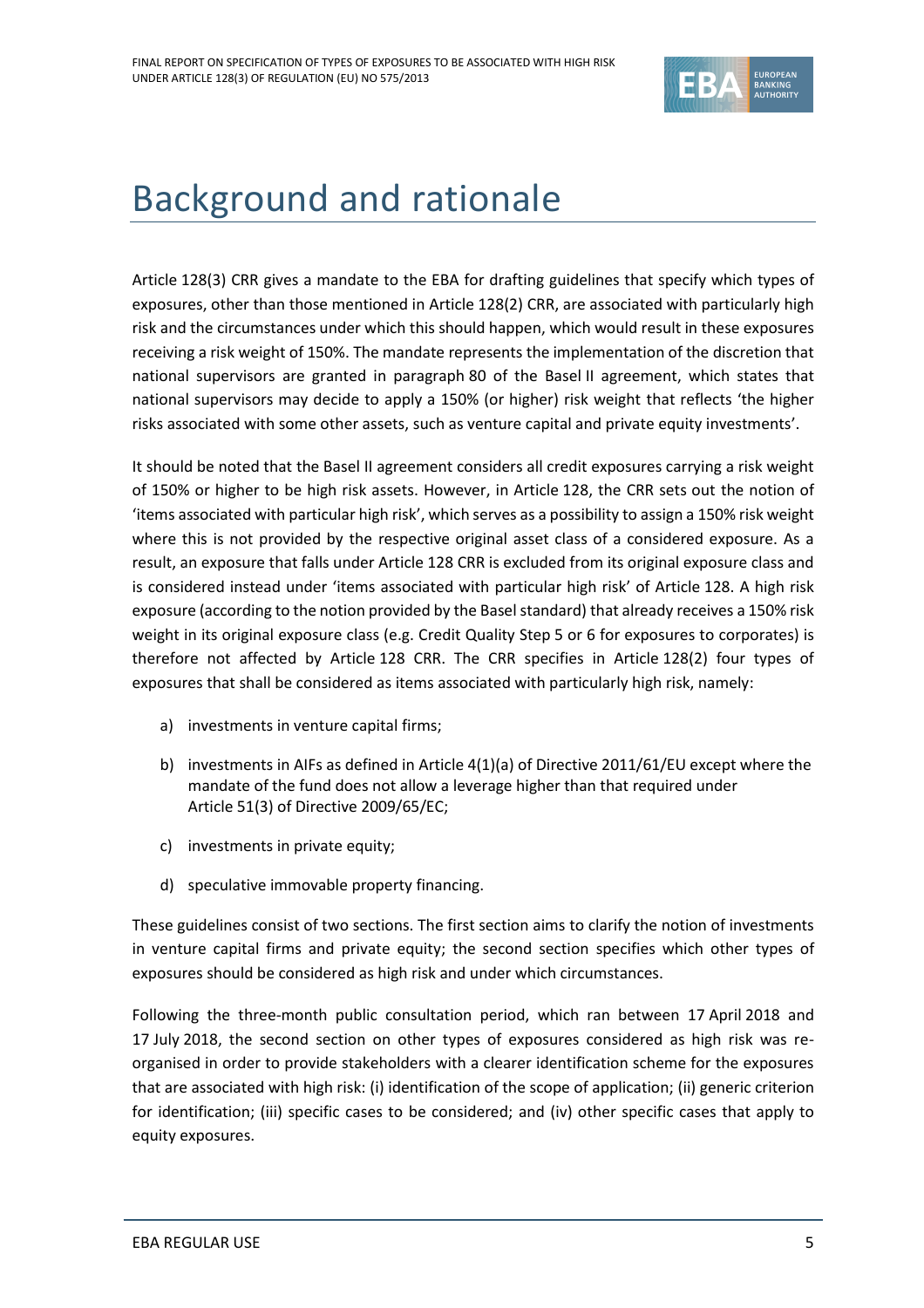

### Investments in venture capital firms or private equity

The part of the guidelines that deals with investments in venture capital firms or private equity contains clarification regarding the types of exposures that should be considered as investments in private equity and venture capital firms. It was considered necessary for the EBA to provide, on its own initiative and in line with its prerogatives, a definition for these two concepts for the purposes of the present guidelines. This is because definitions are necessary to ensure harmonisation regarding the types of exposures that are considered as investments in both venture capital and private equity.

In agreement with the decision of the legislators to include investments in venture capital firms and investments in private equity separately in the CRR, through Article 128(2), points (a) and (c), respectively, the EBA provided separate definitions for the two notions (i.e. investments in private equity and investments in venture capital firms).

The section in the guidelines that details the definitions specifies that investments in private equity or venture capital firms should include at least non-debt exposures constituting subordinated, residual claims on the assets or income of an enterprise not listed on an exchange, or debt exposures of a comparable character.

Investments in private equity are characterised by the intention to hold the exposure with the objective of generating a profit through, for example, a leveraged buyout, an initial public offering or any other way of selling the equity. Types of investments in which the institution has the intention to develop a strategic business relationship with the enterprise it has invested in are explicitly excluded. The latter may still be assigned to the high risk asset class for other reasons but should not be considered investments in private equity. The same holds true for investments in listed equity, which could be assigned to the high risk asset class, but should not be considered investment in private equity.

Regarding the notion of investments in venture capital firms, the guidelines clarify that this includes exposures to firms that provide funding to newly established enterprises (e.g. funding for the development of a new product and for the related research for the enterprise to bring this product to the market, and funding for the build-up of the production capacity of the enterprise or for the expansion of the business of the enterprise).

It is important to clarify that, in line with the answer provided by the European Commission to Q&A 2013\_374<sup>1</sup>, the definitions apply to direct investments and whenever the look-through approach is used for exposures in the form of shares or units in collective investment undertakings (CIUs).

Other types of exposures to be considered high risk exposures

1

<sup>1</sup> [https://eba.europa.eu/single-rule-book-qa/-/qna/view/publicId/2013\\_374](https://eba.europa.eu/single-rule-book-qa/-/qna/view/publicId/2013_374)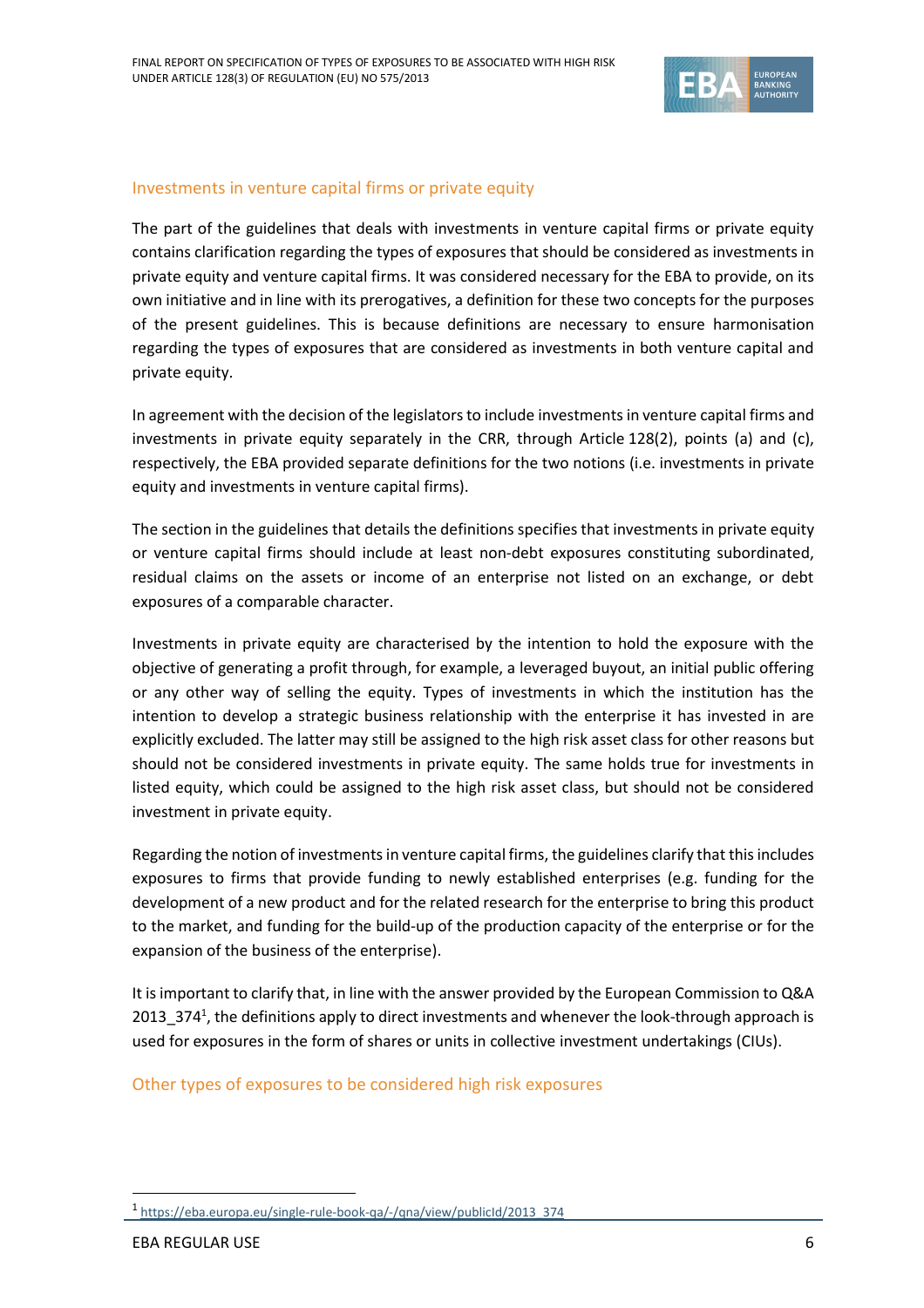

This part of the guidelines builds on the criteria already set out in Article 128(3) CRR in which it is required that 'institutions shall take into account the following risk characteristics, when assessing whether an exposure should be considered of particularly high risk:

- a.  $\,$  there is a high risk of loss as a result of a default of the obligor<sup>2</sup>;
- b. it is impossible to assess adequately whether the exposure falls under point (a).

To begin with, paragraph 3 presents the scope of application. As the mandate in Article 128(3) does not limit the application of the guidelines to a series of specific exposure classes, institutions need to assess all the exposures on their balance sheet with a view to identifying those that are associated with high risk. Consequently, the guidelines do not provide an exhaustive list of types of exposures to be classified as exposures of particularly high risk. However, empirically it is more likely that exposures that could be associated with high risk be more frequent in some asset classes, such as those in Article 112 CRR points (g), (p) and (q). The rationale for this guidance is to ensure more harmonisation in the application of Article 128(3) CRR under these guidelines.

Furthermore, section 4.2 of the guidelines relies on the fact that institutions should identify, as items associated with particularly high risk, those individual exposures that carry a high risk of loss due to being structurally different from other obligors or transactions of the same exposure class. Paragraph 4 of the guidelines lays out this ground principle for the identification of high risk exposures. This assessment is to be carried out regardless of the original exposure class of an individual exposure.

The rationale for relying on this principle is that the flat risk weights<sup>3</sup> of the SA provided by the current Basel standard and its CRR implementation (e.g. 100% for unrated corporates, 75% for retail exposures, 100% for equity exposures) are calibrated to cover items across the risk spectrum. The flat risk weights can be understood as representing a certain quantile of an underlying loss distribution, which includes exposures that carry a loss risk equivalent to a 150% risk weight (or even higher) as well as exposures that carry a loss risk lower than that expressed by the flat risk weights, thereby ensuring, on average, an appropriate capitalisation for a specific exposure class. In principle, the flat risk weights provided for each asset class in the CRR are set prior to Article 128(3) CRR. Institutions should therefore consider exposures as being of particularly high risk when they show structural differences that are not reflected in the existing flat risk weights associated with their original exposure class.

In addition, paragraph 5 provides banks with a series of criteria and examples to enable the identification of those exposures that, at a minimum, should be associated with high risk and thus risk-weighted at 150%. The types of exposures listed in paragraph 5(a) and (b) of these guidelines facilitate the assessment regarding what constitutes structurally different exposures as referred to in paragraph 4 of the guidelines. More specifically, paragraph 5(a) outlines that banks should consider any financing of speculative investments (other than immovable property, as these are

1

 $^2$  In this regard, a high risk of loss should be understood as rather referring to the loss given default, which in the universe of the IRB would be defined at the level of a transaction.

 $3$  Flat risk weights should be considered risk weights that are not determined by an external credit assessment by ECAIs.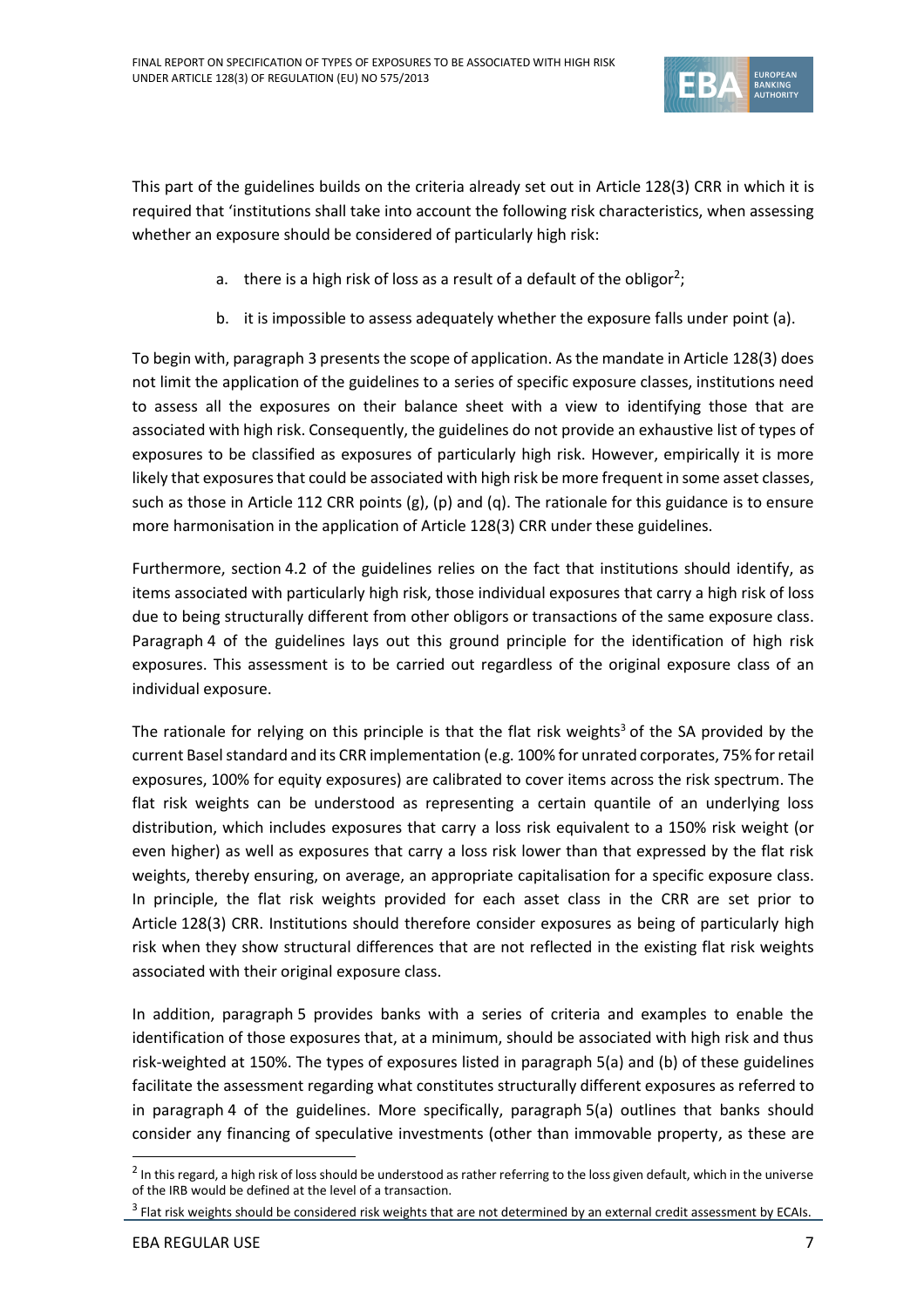

already high risk items under Article 128(2) CRR) as high risk exposures if there are indications that there is a risk of a high loss (e.g. because of insufficient market liquidity and/or high price volatility for the financed object that is not yet sufficiently mitigated by pre-sales contracts for example, and there is insufficient other income and assets of the obligor for mitigating the loss risk for the financing institution). As an example, an institution could decide to finance speculative investments in mobile property (e.g. ships, containers or cars), in agricultural products or even in intangible assets, such as licenses or patents.

Paragraph 5(b) provides that, in their assessment of high risk items, institutions should consider exposures that are similar to specialised lending exposures as being potentially high risk exposures. In particular, in cases in which such exposures relate to a single project in its pre-operational phase and where the cash flows serve as security and as source of repayment at the same time, institutions should assess whether or not these exposures exhibit a high risk of loss. However, it should be noted that such exposures are not high risk by definition, but that paragraph 5(b) also requires that the institution considers such a project of no high quality in order for it to be characterised as a high risk item.

Specifically, paragraph 5(b), point (i), lists some potential indicators for the existence of high risk exposures (for exposures similar to all types of specialised lending exposures). These pointers are based on the criteria that would be used by an internal ratings based (IRB) institution when applying the slotting approach for specialised lending exposures. However, as these guidelines are intended for institutions using the Standardised Approach, it is not expected that SA banks apply the regulatory technical standards (RTS) on slotting<sup>4</sup>, but that they take the overall principles as listed in paragraph 5(b), point (i), into account for the purpose of assessing whether or not an exposure similar to a specialised lending exposure should be considered high risk. It should be noted that the guidelines do not generally hinder a potential preferential treatment of infrastructure projects.

As pointed out above, Article 128(3) CRR is not limited to certain exposure classes and therefore the types of exposures specified in paragraph 5(a) and (b) should be assessed for exposures to central governments or central banks, exposures to regional governments and local authorities and exposures to public sector entities. However, in practice, it is unlikely that any exposure of these exposure classes will fall under the types mentioned in paragraph 5(a) or (b). Similarly, the same reasoning holds for exposures to multilateral development banks listed in Article 117(2) CRR. The assessment for high risk purposes may be perceived to be contradictory to the intrinsic nature of multilateral development banks that are created for economic and social development projects; yet, as these exposures are not excluded from Article 128 CRR, they cannot be excluded from the scope of these guidelines. As well as this, exposures towards small and medium-sized enterprises (SMEs) will generally not constitute financing of speculative investments or specialised lending and it is therefore improbable that exposures to these borrowers are considered high risk as a result of paragraph 5(a) and (b). It is therefore considered that the assessment of SME exposures for high risk purposes under paragraph 5 will not negatively affect the financing of SMEs that play a

.

<sup>4</sup> [https://eba.europa.eu/documents/10180/1489608/EBA-2016-RTS-](https://eba.europa.eu/documents/10180/1489608/EBA-2016-RTS-02+%28Final+RTS+on+specialised+lending+exposures%29.pdf/e915f563-acba-485d-a05a-0756ce8360dd)

[<sup>02+%28</sup>Final+RTS+on+specialised+lending+exposures%29.pdf/e915f563-acba-485d-a05a-0756ce8360dd](https://eba.europa.eu/documents/10180/1489608/EBA-2016-RTS-02+%28Final+RTS+on+specialised+lending+exposures%29.pdf/e915f563-acba-485d-a05a-0756ce8360dd)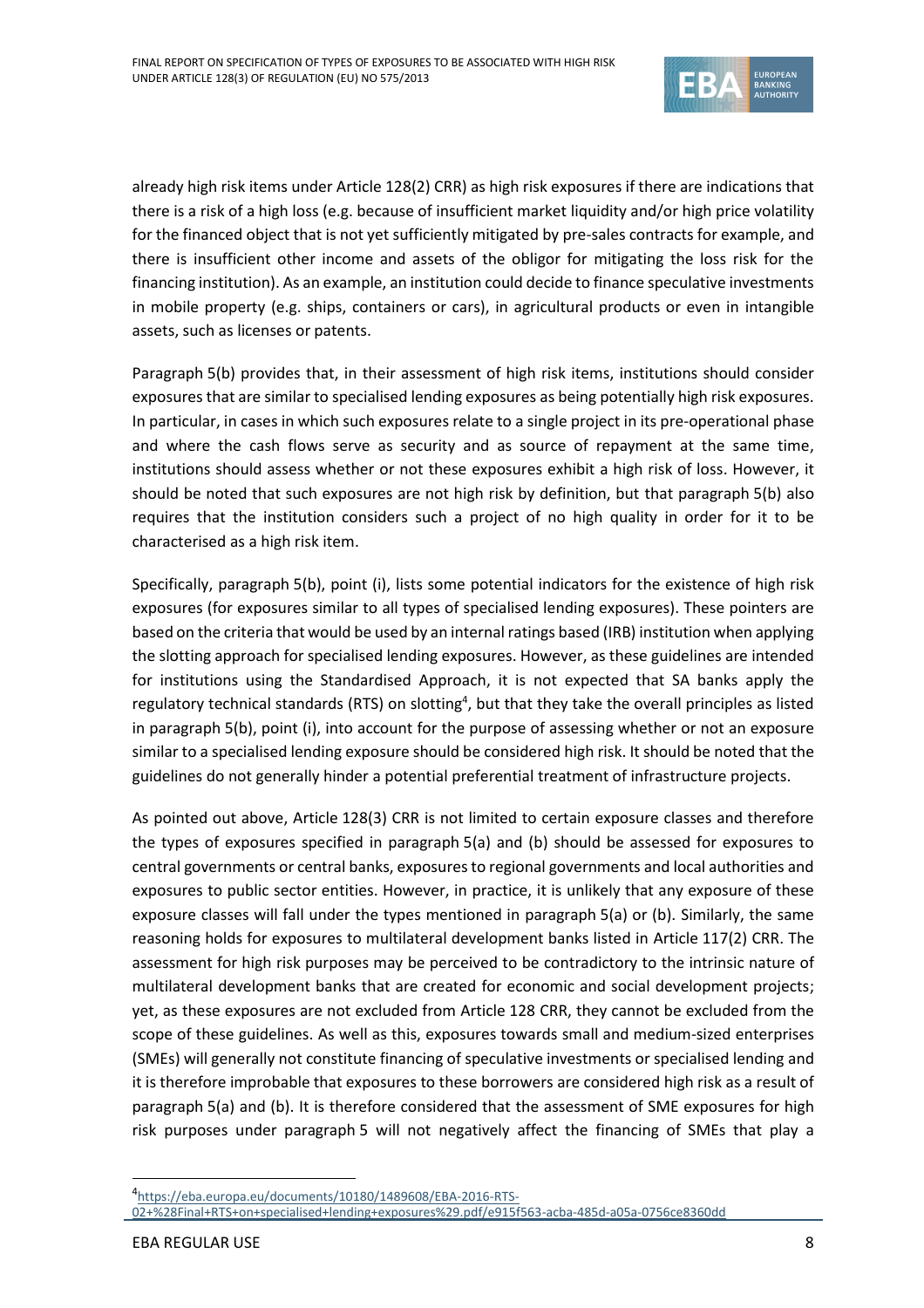

fundamental role in creating economic growth and providing employment in the Union market (see recital 44 of the CRR).

Paragraph 6 sets out specific criteria in which equity exposures should be considered as potentially constituting exposures that have a high risk of loss. In particular, equity exposures should be considered whether to be classified as high risk if (i) the institution holds any other debt exposure to the same issuer and this other exposure is risk-weighted at 150%, or (ii) the debt of any such issuer would receive a 150% risk weight if these debt obligations were exposures of the institution.

Finally, within their relevant governance structures, institutions should ensure that all types of exposure outlined in the guidelines are assigned to the applicable high risk exposure class, regardless of the state of the considered exposure within its credit life cycle. What is more, Article 128(3) CRR is limited neither to specific exposure classes nor to the principle set out in paragraph 4 of the guidelines. Therefore, institutions could and should identify exposures that carry particularly high risk as a result of Article 128(3) CRR and that are not covered by these guidelines.

Nonetheless, it is expected that only in exceptional cases would an exposure need to be assigned to a high risk exposure class outside the scope of these guidelines or of Article 128(2) of the CRR. Therefore, a notification mechanism is proposed in section 4.3 in which it is required that banks notify their national competent authority (NCA) of any type of exposure that they identify as carrying particularly high risk by application of Article 128(3) CRR, but is not covered by the present guidelines. The rationale for this notification mechanism is twofold: first, to allow the monitoring of the characteristics of exposures that should receive a 150% risk weight as a result of the application of Article 128(3), and, second, to ensure a harmonised application of Article 128(3) CRR in cases of exposure not covered by these guidelines. In this regard, it should be pointed out that through the regulatory reporting scheme (Common Reporting – COREP) regulators can monitor the amount of exposure in the high risk exposure class, but not the nature of these exposures.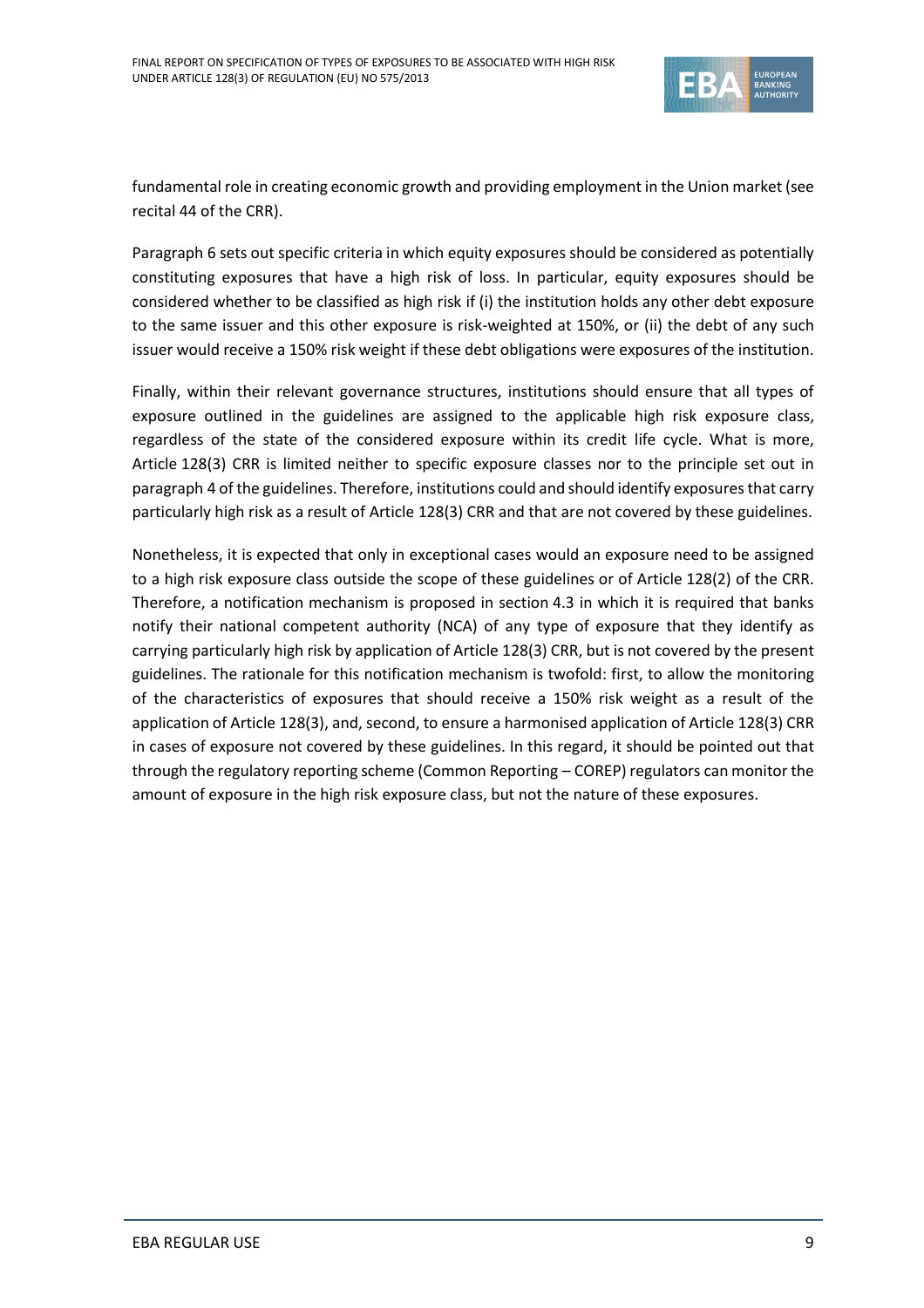

EBA/GL/2019/01

17 January 2019

<span id="page-9-0"></span>Guidelines

# on specification of types of exposures to be associated with high risk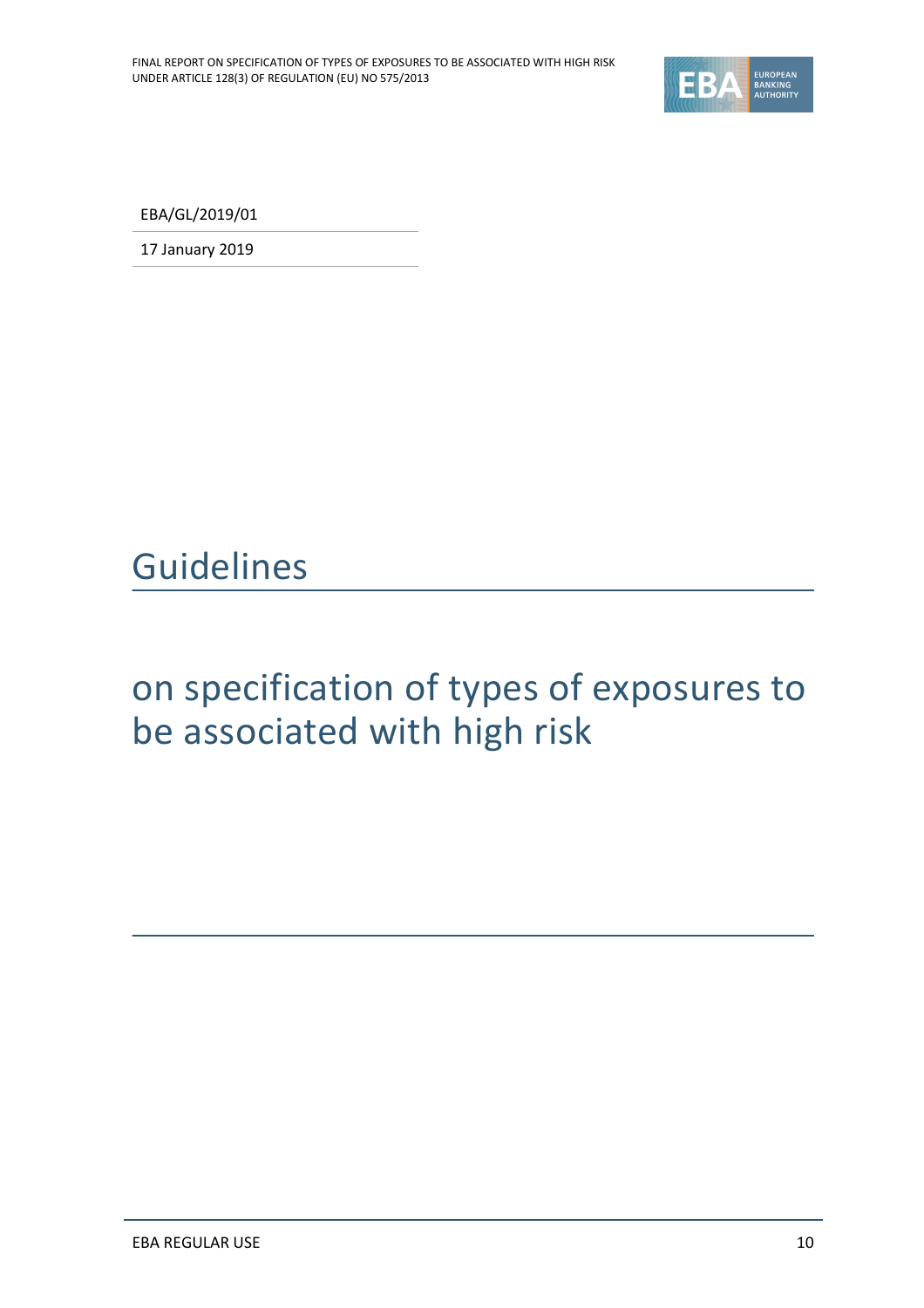

# 1. Compliance and reporting obligations

## Status of these guidelines

- 1. This document contains guidelines issued pursuant to Article 16 of Regulation (EU) No 1093/2010<sup>5</sup>. In accordance with Article 16(3) of Regulation (EU) No 1093/2010, competent authorities and financial institutions must make every effort to comply with the guidelines.
- 2. Guidelines set out the EBA's view of appropriate supervisory practices within the European System of Financial Supervision or of how Union law should be applied in a particular area. Competent authorities, as defined in Article 4(2) of Regulation (EU) No 1093/2010, to which guidelines apply should comply by incorporating them into their practices as appropriate (e.g. by amending their legal framework or their supervisory processes), including where guidelines are directed primarily at institutions.

## Reporting requirements

- 3. In accordance with Article 16(3) of Regulation (EU) No 1093/2010, competent authorities must notify the EBA that they comply or intend to comply with these guidelines, or otherwise give reasons for non-compliance, by [dd/mm/yyyy]. In the absence of any notification by this deadline, competent authorities will be considered by the EBA to be non-compliant. Notifications should be sent by submitting the form available on the EBA website to [compliance@eba.europa.eu](mailto:compliance@eba.europa.eu) with the reference 'EBA/GL/2019/01'. Notifications should be submitted by persons with appropriate authority to report compliance on behalf of their competent authorities. Any change in the status of compliance must also be reported to the EBA.
- 4. Notifications will be published on the EBA website, in line with Article 16(3) of Regulation (EU) No 1093/2010.

1

<sup>&</sup>lt;sup>5</sup> Regulation (EU) No 1093/2010 of the European Parliament and of the Council of 24 November 2010 establishing a European Supervisory Authority (European Banking Authority), amending Decision No 716/2009/EC and repealing Commission Decision 2009/78/EC (OJ L 331, 15.12.2010, p.12).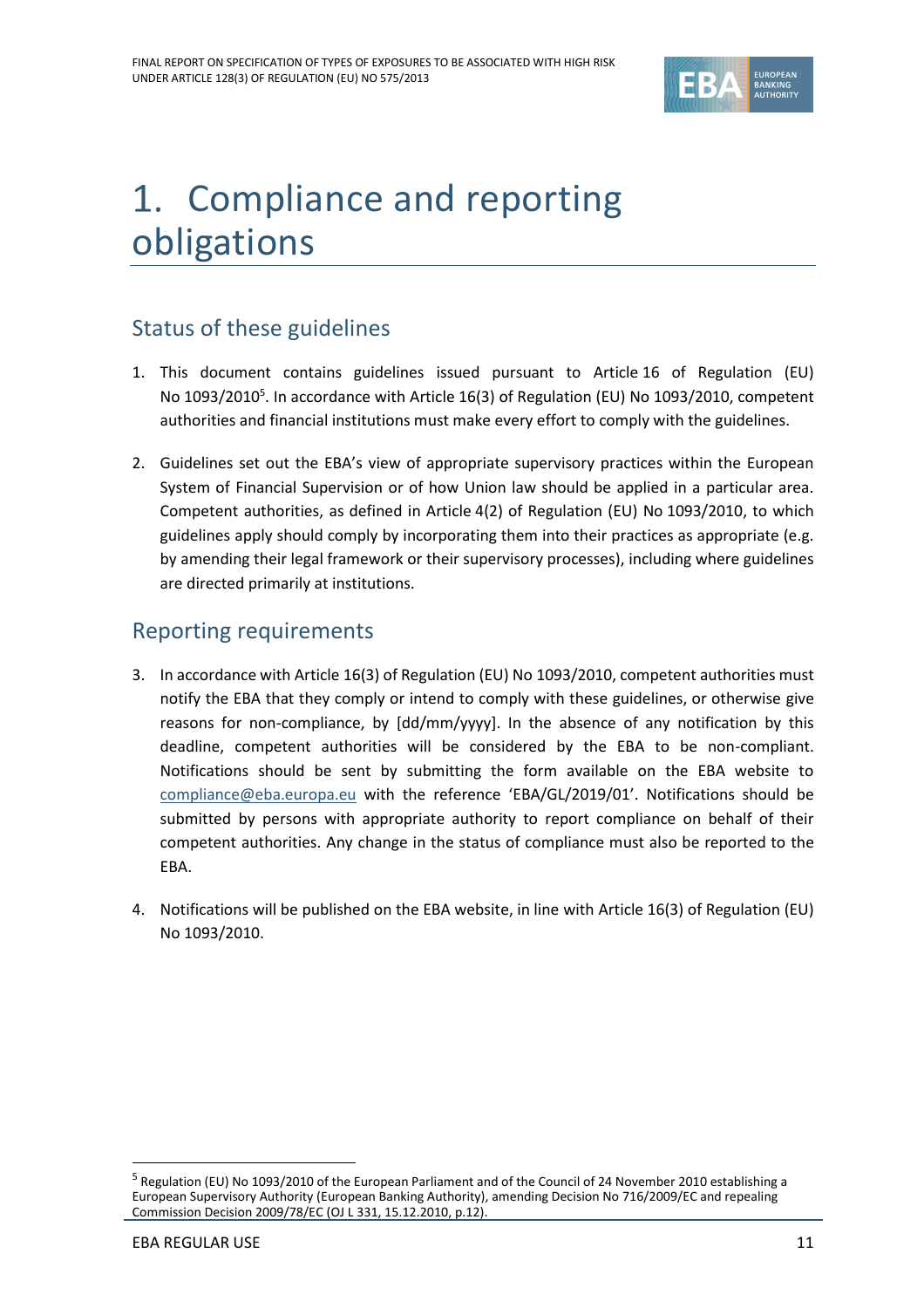

# 2. Subject matter, scope and definitions

## Subject matter

- 5. These guidelines specify which types of exposures other than those mentioned in Article 128(2) of Regulation (EU) No 575/2013 are to be associated with particularly high risk and under which circumstances, as mandated by Article 128(3) of Regulation (EU) No 575/2013.
- 6. In addition, on the EBA's own initiative, these guidelines specify, for the purposes of the present guidelines only, definitions for the notions of 'venture capital' and 'private equity', as referenced in points (a) and (c) of Article 128(2) of Regulation (EU) No 575/2013.

## Scope of application

7. These guidelines clarify the notions of investments in venture capital firms and investments in private equity as mentioned in Article 128(2), points (a) and (c), CRR. The guidelines also specify which types of exposures, other than those mentioned in Article 128(2) CRR, are to be associated with particularly high risk and under which circumstances, in line with the mandate in Article 128(3) CRR.

## Addressees

8. These guidelines are addressed to competent authorities as defined in point (i) of Article 4(2) of Regulation (EU) No 1093/2010 and to institutions as defined in Article 4(1) of Regulation No 1093/2010.

## Definitions

9. Unless otherwise specified, terms used and defined in Regulation (EU) No 575/2013 have the same meaning in the guidelines.

### 3. Implementation

## Date of application

10. These guidelines apply from 01.07.2019.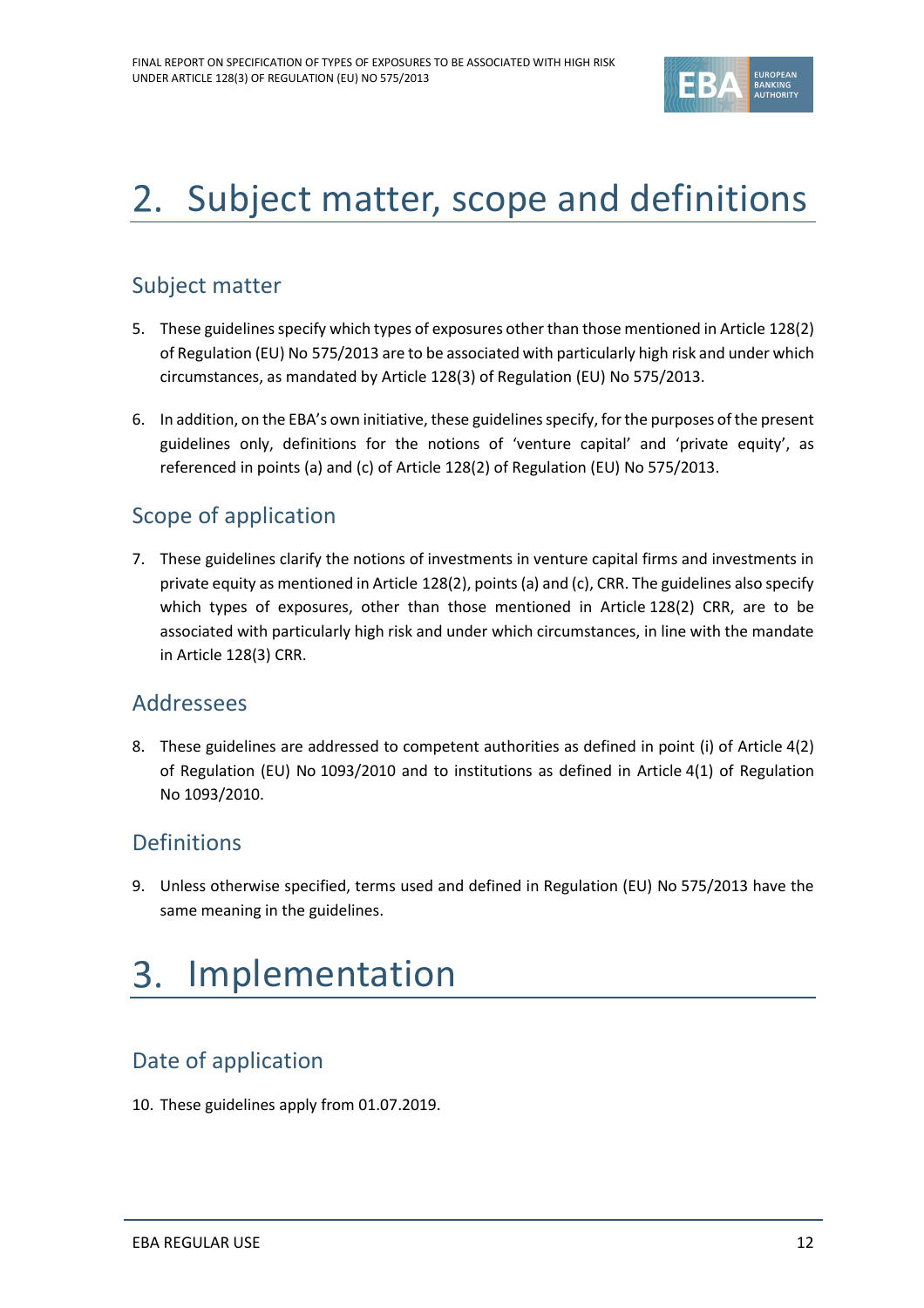

# EBA Guidelines on specification of types of exposures to be associated with high risk

## **4.1. Investments in venture capital firms and/or private equity**

- 1. Institutions should consider that investments in venture capital firms referred to in point (a) of Article 128(2) of Regulation (EU) No 575/2013 include, at a minimum, any investment that meets both of the following conditions:
	- (a) the investment is either of the following types of investment:
		- (i) non-debt exposures not listed on an exchange conveying a subordinated, residual claim on the assets or income of an enterprise not listed on an exchange;
		- (ii) debt exposures and other securities, partnerships, derivatives or other vehicles,the economic substance of which is similar to the exposures specified in point (i) and not listed on an exchange;
	- (b) the investment is held with the objective of providing funding to newly established enterprises, including to the development of a new product and related research for the enterprise in order to bring this product to the market, to the build-up of the production capacity of the enterprise or to the expansion of the business of the enterprise.
- 2. Institutions should consider that investments in private equity referred to in point (c) of Article 128(2) of Regulation (EU) No 575/2013 include, at a minimum, any investment that meets both of the following conditions:
	- (a) the investment is either of the following types of investment:
		- (i) all non-debt exposures not listed on an exchange conveying a subordinated, residual claim on the assets or income of an enterprise;
		- (ii) debt exposures and other securities, partnerships, derivatives or other vehicles, the economic substance of which is similar to the exposures specified in point (i) and not listed on an exchange;
	- (b) the investment is held with the intention of generating a profit through a leveraged buyout, an initial public offering, sale of the equity stake by other means or any transaction with a similar economic substance.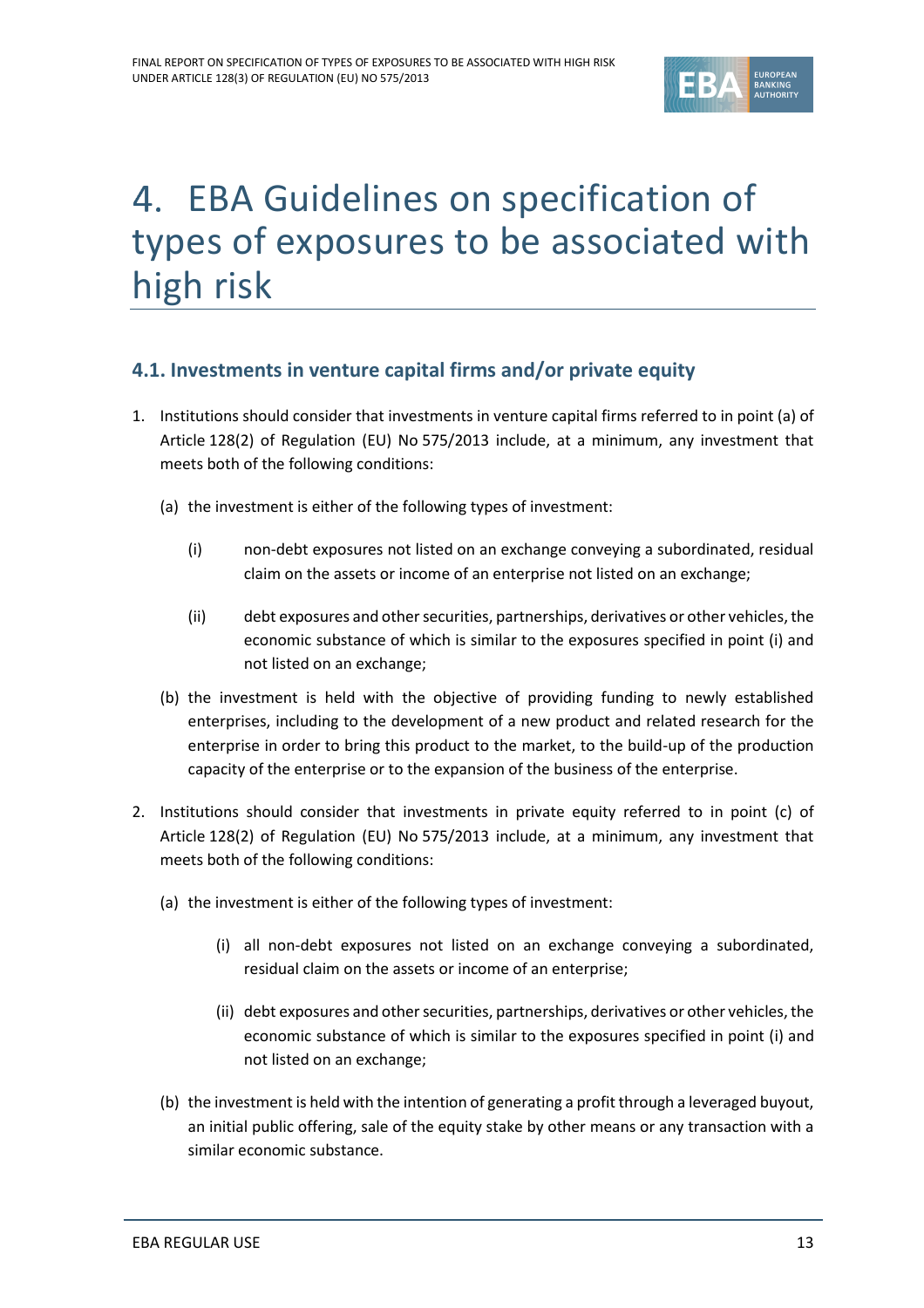

Any investments in which the institution has the intention to develop a strategic business relationship with the enterprise it has invested in should not be considered as private equity for the purposes of these guidelines. However, such investments may still constitute high risk exposures according to section 4.2 of these guidelines.

### **4.2. Other types of exposures to be considered high risk exposures**

- <span id="page-13-0"></span>3. The scope of the exercise of identifying items associated with particularly high risk that are not already covered by Article 128(2) of Regulation (EU) No 575/2013 should cover all exposure classes, with a particular emphasis on the exposure classes referred to in points (g), (p) and (q) of Article 112 of Regulation (EU) No 575/2013.
- 4. Institutions should consider as items associated with particularly high risk, from among those referred to in paragraph [3,](#page-13-0) at a minimum, those exposures that exhibit levels and ranges of risk drivers that are not common to other obligors or transactions of the same exposure class.
- 5. For the purposes of paragraph 4, institutions should consider, at a minimum, all of the following exposures as exhibiting levels and ranges of risk drivers that are not common to other obligors or transactions of the same exposure class:
	- (a) any financing of speculative investments in both financial and non-financial assets other than immovable property, in which the obligor has the intention to resell the assets for profit, including the financing of speculative investments in mobile property, agricultural products or intangible assets (such as licenses or patents) where both of the following conditions are met:
		- (i) there is a particularly high risk of loss in cases of the default of the obligor, in particular in the case of insufficient market liquidity or high price volatility for the financed object that has not yet been sufficiently mitigated by contractual arrangements, including irrevocable pre-sale contracts;
		- (ii) there are insufficient other incomes and assets of the obligor available for mitigating the loss risk for the financing institution, in particular in cases where the loss risk is high in relation to the financial resources of the obligor;
	- (b) any exposure for which an issue-specific external credit assessment is not available, which is to an entity created specifically to finance or operate physical assets other than immovable property, or is an economically comparable exposure, with contractual arrangements that give the lender a substantial degree of control over the assets and the income that they generate and for which the primary source of repayment of the obligation is the income generated by the assets being financed, rather than the independent capacity of a broader commercial enterprise, in which any of the following conditions is met: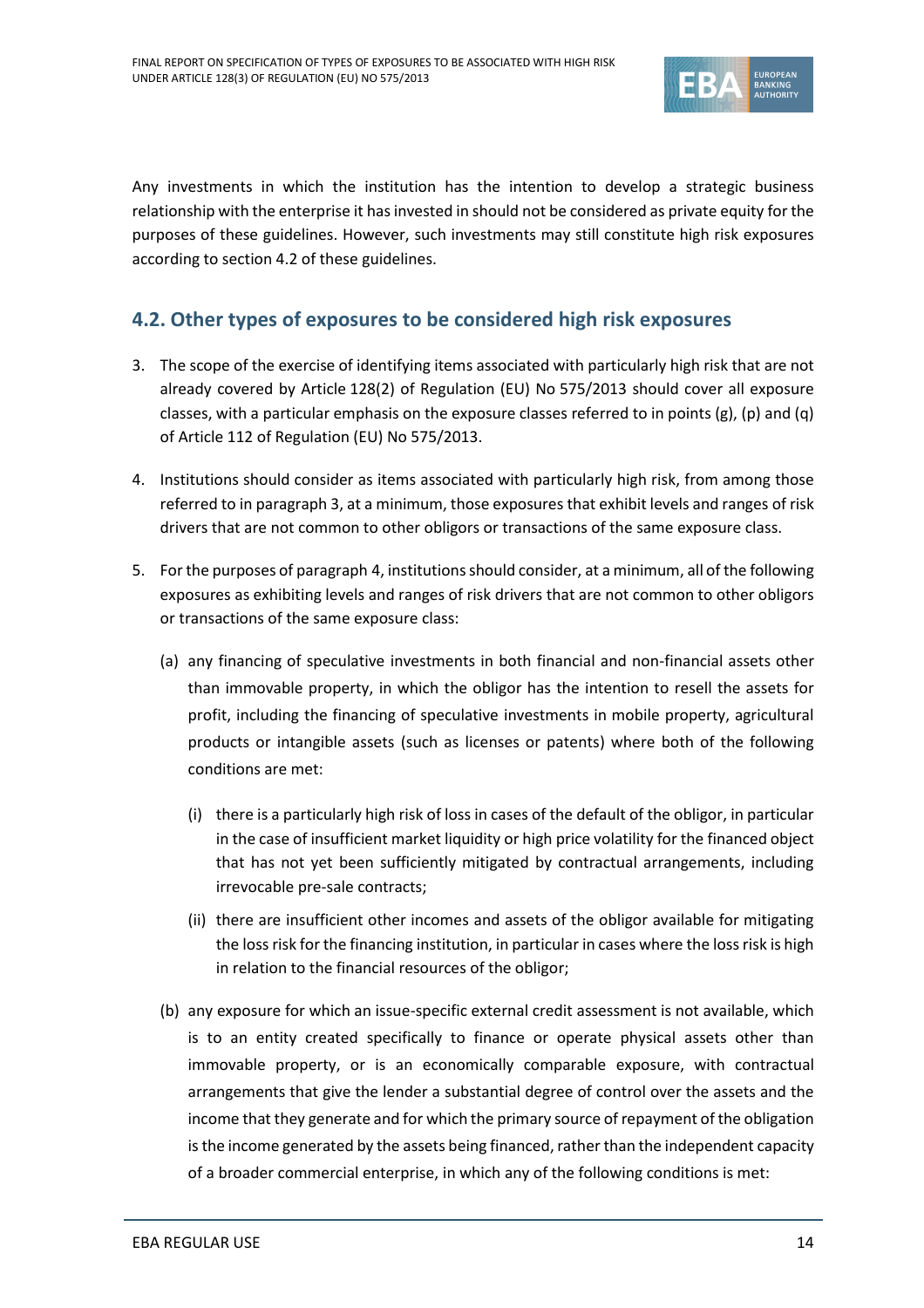

- (i) the institution has identified in its analysis a high risk of loss resulting from any of the following:
	- significant deficiencies in the financial strength of the corresponding special purpose vehicle;
	- significant uncertainty related to the political and legal environment of the location of the project, if relevant;
	- transaction or asset characteristics;
	- diminished strength of the sponsor or developer;
- (ii) the institution has identified a high risk of loss for an exposure related to project finance in the form of a single project in its pre-operational phase when it does not yet have a positive cash flow that is sufficient to cover any remaining contractual obligations and declining long-term debt, and where its cash flows serve both as security and as source of repayment that the institution considers to be of no high quality, as it renders it unable to fulfil its financial commitments in a timely manner.
- 6. All equity exposures to a given issuer should be considered whether to be classified as items associated with particularly high risk where either of the following conditions is met:
	- (a) the risk weight for any debt exposure of the institution to the same issuer is 150%;
	- (b) any debt of such an issuer would receive a 150% risk weight if these debt obligations were exposures of the institution due to either of the following reasons:
		- (i) the associated credit assessment of an external credit assessment institution (ECAI) nominated by the institution for the corresponding debt obligation warrants a 150% risk weight;
		- (ii) the issuer is in default in accordance with Article 178 of Regulation (EU) No 575/2013.

### **4.3. Notification requirements**

7. Where institutions identify any types of exposures carrying a particularly high risk of loss in accordance with the conditions set out in Article 128(3) of Regulation (EU) No 575/2013, other than those identified in accordance with paragraph 5 or 6, institutions should notify the competent authorities in their jurisdiction, together with a brief description of the main characteristics of these exposures. The competent authorities should, in turn, notify the EBA.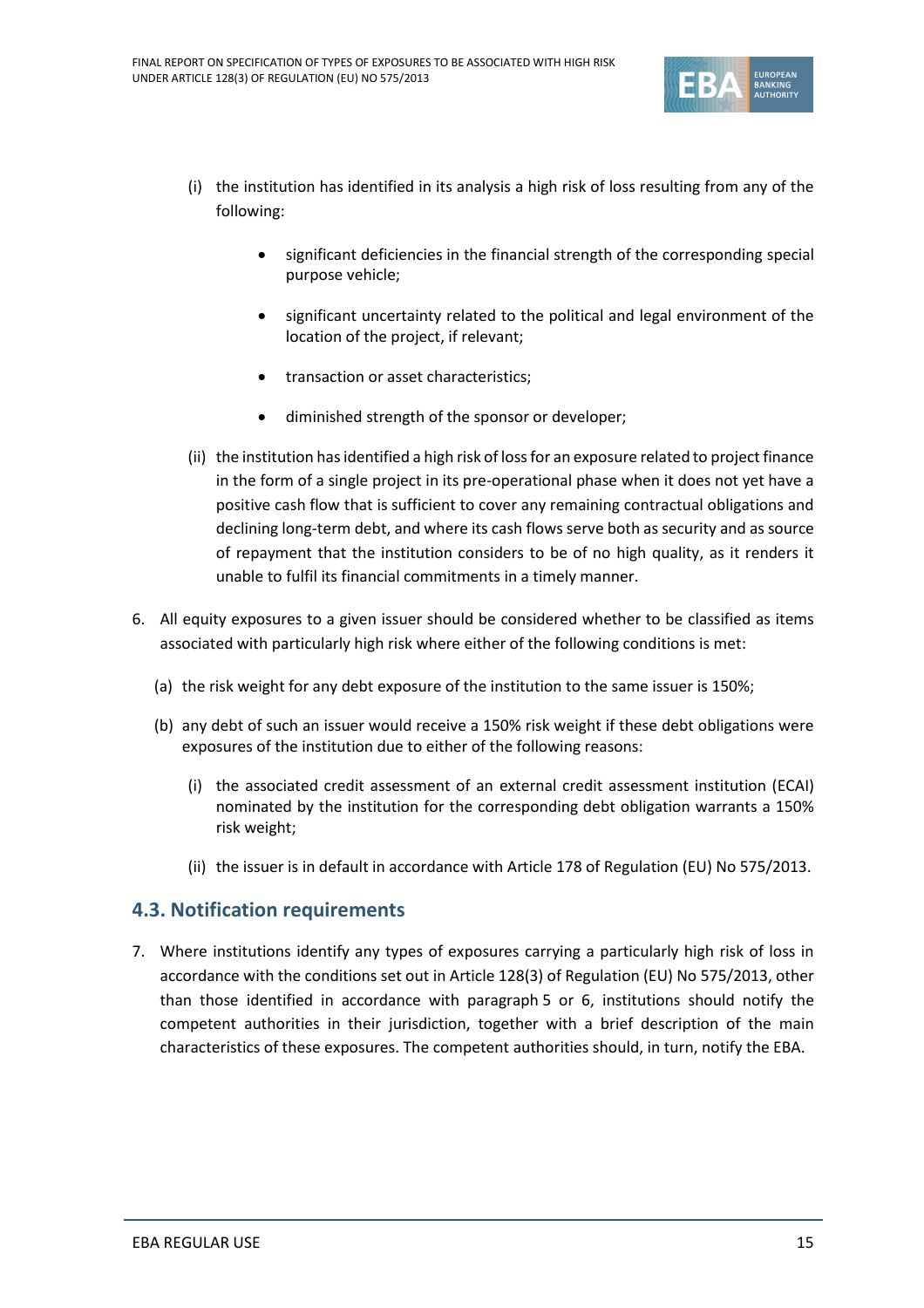

# <span id="page-15-0"></span>Accompanying documents

## <span id="page-15-1"></span>Cost-benefit analysis/impact assessment

This impact assessment provides an analysis of the potential related costs and benefits of the policy provided in the present guidelines. This analysis provides the reader with an overview of the findings as regards the identification of the problem, the options identified to deal with the problem and the potential impacts of these options.

The following analysis consists of three parts. The first part provides an analysis of the baseline scenario in terms of institutions' current practices, supervisory rules and practices, and the regulatory environment. The second part contains the options considered with respect to the major policy decisions included in the Consultation Paper. Finally, the cost-benefit analysis is based on the main policy changes in comparison with the current supervisory rules and practices, institutions' current practices and the regulatory environment.

### A. Problem identification

The issue addressed by the guidelines is the lack of common institutional and supervisory practices regarding the types of exposures that are associated with particularly high risk and under which circumstances. As a result of identifying an exposure that carries a particularly high risk by the application of Article 128(3) of the CRR, such an exposure receives a risk weight of 150%. All issues that have been considered during the development of these guidelines aim to harmonise the rules for the identification of exposures to be associated with particularly high risk.

### B. Policy objectives

The objective of the guidelines is to establish the convergence of institutions' assessment of whether an exposure constitutes a particularly high risk in the sense of Article 128(3) CRR. Divergent practices of institutions and supervisors regarding the specification of types of exposures that should be considered as particularly high risk may lead to a non-level playing field among institutions, as well as to unjustified variability of risk-weighted assets (RWAs) in the SA. Member States and institutions are expected to enhance the comparability of own funds requirements.

The guidelines aim to specify the types of exposures to be associated with particularly high risk, by way of:

 providing a clarification on the notions of investments in venture capital and investments in private equity as referred to in Article 128(2)(a) and (c) of the CRR;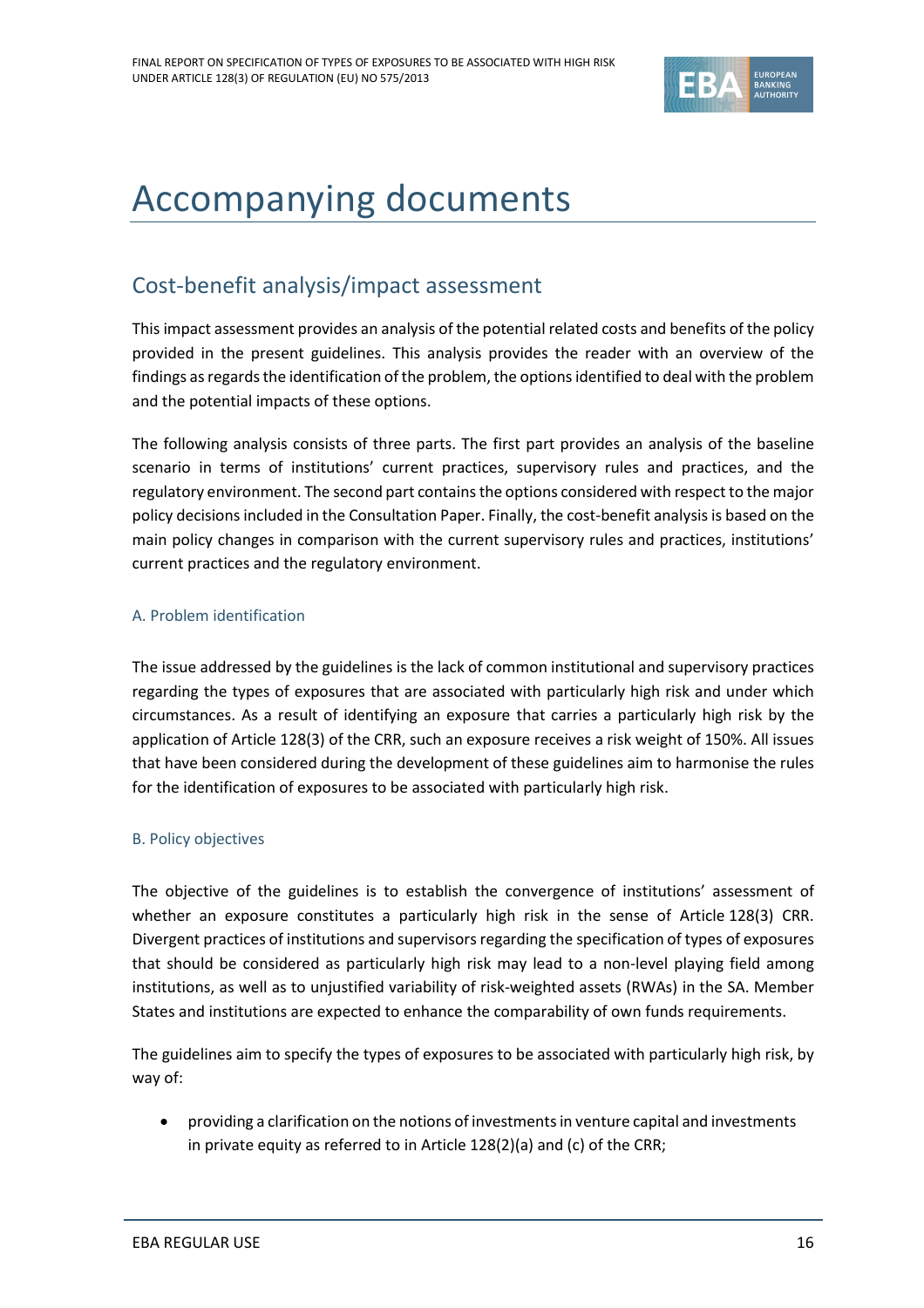

- providing a general approach for identifying exposures to be associated with particularly high risk;
- specifying examples of types of exposures that should be considered as exposures to be associated with particularly high risk;
- introducing a notification scheme for any other high risk exposure assigned a 150% risk weight by application of Article 128(3) CRR not covered by any other requirement in these guidelines.

### C. Baseline scenario

The baseline scenario can be defined in terms of supervisory rules and practices, institutions' current practices and the regulatory environment.

The baseline scenario in terms of the supervisory expectations is specified on the basis of information exchanged among the competent authorities that participated in the relevant working groups. Based on this exchange, it can be considered that speculative investments, as well as lowquality specialised lending, are already considered in some EU jurisdictions for the purpose of identifying exposures associated with particularly high risk.

The baseline scenario in terms of institutions' current practices is assumed to be comparable to the supervisory baseline scenario.

The baseline scenario in terms of the regulatory environment is set by the current CRR and therefore does not provide any starting point for the impact assessment, as currently no specific types of exposures are set out under Article 128(3) of the CRR.

### D. Options considered

### The scope of the guidelines on the identification of exposures associated with high risk

The exclusion of several exposure classes from the scope of these guidelines was discussed. In particular, it was proposed that exposures to central governments or central banks, exposures to regional governments and local authorities and exposures to public sector entities be excluded from the scope of the guidelines with the rationale that such exposures are not expected to be exposed to a high risk of loss. In this regard, it should be noted that Article 128(3) CRR cannot be limited to certain exposure classes and that therefore this article applies to the above outlined exposure classes as well. Moreover, it should be noted that in practice it is very improbable that any exposure stemming from these exposure classes will fall under the types of exposures described in paragraph 3, 4, 5 or 6 of these guidelines.

In addition, it was proposed that 'exposures to multilateral development banks', pursuant to Article 117(2) of the CRR, be exempt from the guidelines, as they are risk-weighted at 0%. For these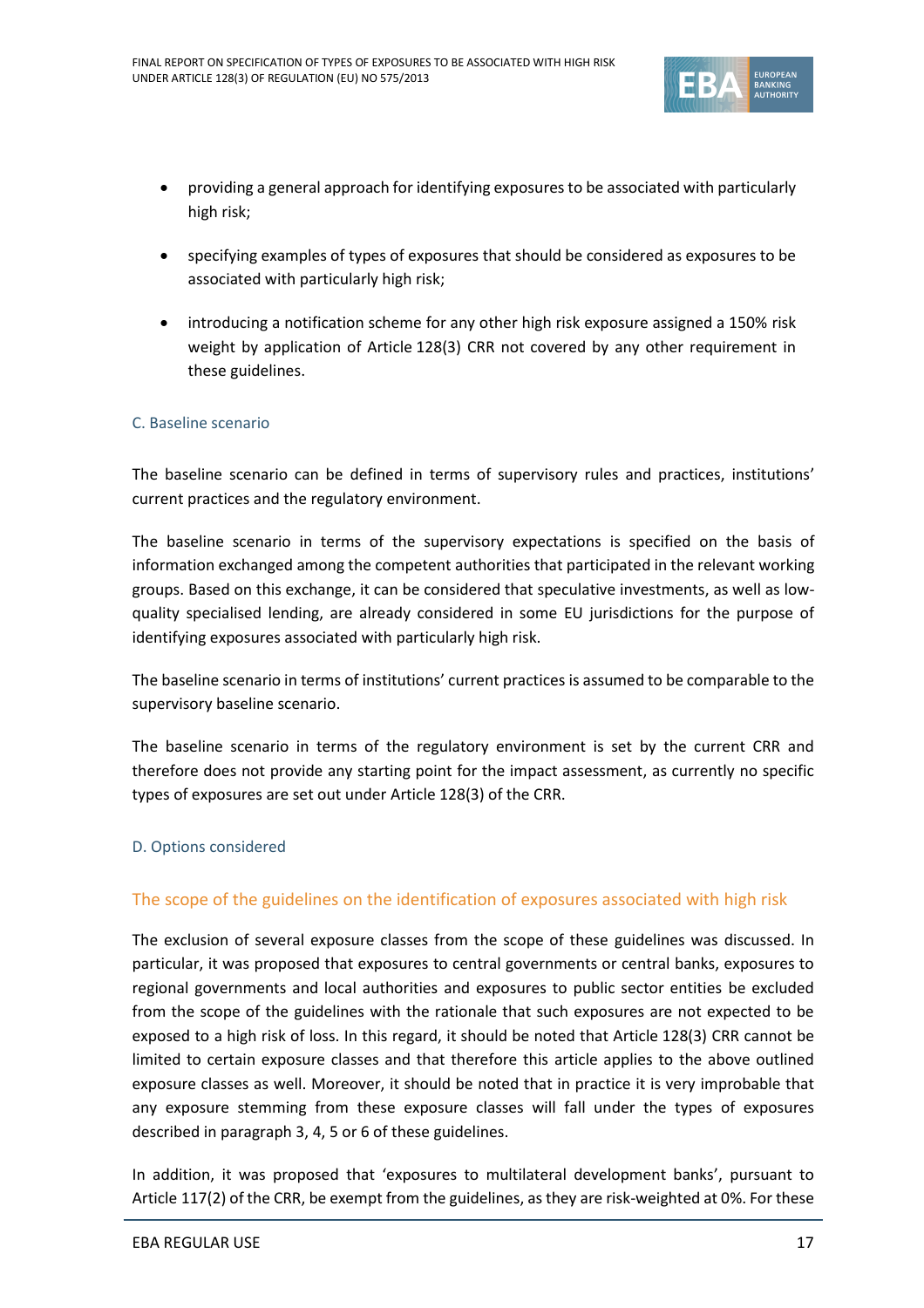

exposures, the assessment for high risk purposes contradicts the intrinsic nature of multilateral development banks, which are created for economic and social development projects and have large sovereign membership. However, as pointed out in the previous paragraph, the guidelines cannot limit the general scope of Article 128(3) CRR.

Finally, excluding SMEs from the scope of the guidelines was considered. In this regard, it was deemed that their assessment for high risk purposes might negatively affect the financing of SMEs, which play a fundamental role in creating economic growth and providing employment in the Union market (see recital 44 of CRR). This argument has been developed in the 'Background and rationale' section of the Consultation Paper. However, Article 128(3) of the CRR applies to SMEs through the CRR and the guidelines cannot reduce the general scope of that article as pointed out above. It should be noted, however, that it is very improbable that SME exposures will fall under the types of exposures captured by paragraphs 4 and 5 and therefore it was considered preferential to keep SMEs within the scope of the assessment, as otherwise their assessment for the purpose of Article 128(3) might be insufficiently harmonised.

### Governance aspects

Including governance aspects in the guidelines was considered, which would have required institutions to lay down in internal policies, e.g. their risk appetite with respect to high risk exposures, how they assess high risk exposures for newly acquired businesses as well as for exposures already in the stock, and some other governance aspects. However, for the sake of keeping the guidelines in line with the mandate set out in Article 128(3) CRR, these considerations were not pursued.

### List of criteria

In addition, introducing a list of more detailed and objective criteria for the assessment of whether or not single exposures/transactions are subject to a high risk of loss was considered. This would have required institutions to identify additional relevant types of exposure, which are not already covered by Article 128(2) CRR or any part of the guidelines. More detailed and objective criteria such as these would have required institutions to identify exposures that inhibit levels and ranges of risk drivers that are not common to other obligors or transactions in a considered exposure class by taking into account:

- (a) triggers based on the institution's own credit assessment indicating insufficient financial resources of an obligor to repay debt;
- (b) the significance of the amount of exposure, the portion of the unsecured part or level of loan-to-value (LTV) that would lead to high risk of loss;
- (c) internal or external credit rating/quality expressing high level of risk or other aspects, which would lead to high risk of loss.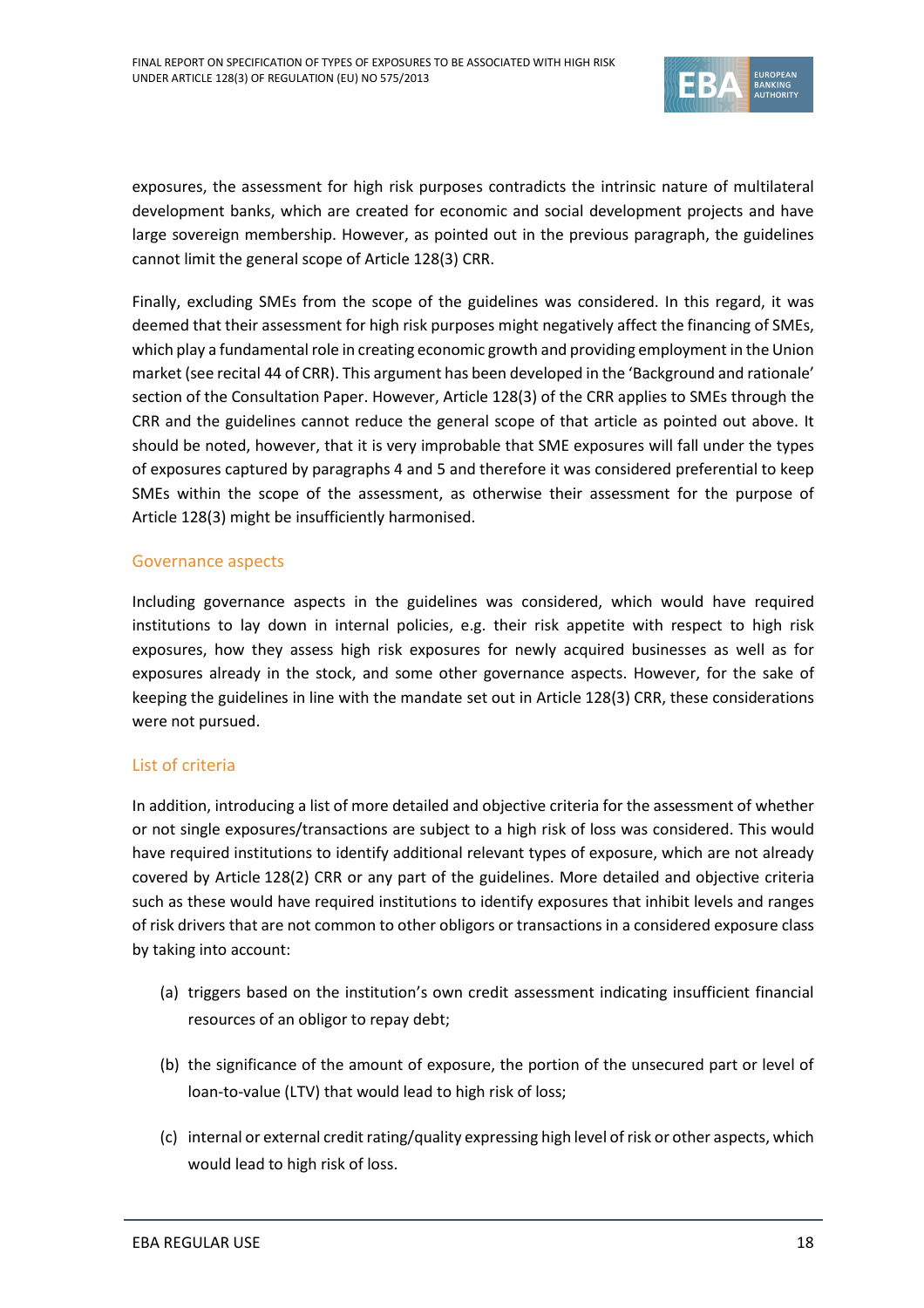

However, these considerations were discarded for the following reasons:

- If such a list were to be provided it would be deemed necessary to define thresholds for the individual triggers, otherwise the assignment of an exposure to the high risk exposure class would be bank specific, which would be in contradiction to the concept of the SA. The calibration of such thresholds was envisaged to be extremely difficult.
- It was considered that SA institutions might not have the required information at hand. Moreover, the proposed triggers would have to be defined with a high level of detail, which would be difficult, in practice, for SA banks to assess (e.g. LTV with respect to current or original market value, how to define market value).

## <span id="page-18-0"></span>Views of the Banking Stakeholder Group (BSG)

The Banking Stakeholder Group (BSG) welcomes the opportunity to contribute to the consultation on 'EBA Guidelines regarding the exposures to be associated with high risk'.

It is important to note that the high risk exposure class is currently being analysed in the context of the CRR2 trilogue negotiations, which could significantly alter the scope of Article 128. It will also be the case with the implementation of the new Basel III (finalisation) framework.

These guidelines therefore represent very transitional measures for modifying RWAs. The introduction of a notification process under paragraph 6 would only add a regulatory burden of low added value over a short period, at the time when banks implement CRR2 and then finalise Basel III.

Furthermore, it seems useful to align the definitions with those of the Basel III SA for credit risk, and in particular with those speculative exposures not listed and other subordinated debt, capital and equity.

In addition, we recommend that all investments for which a bank intends to develop a strategic business relationship with the company in question not be considered private capital for the purposes of these guidelines.

Furthermore, the high exposure criterion should not apply to real estate development cases in which future promises of sale are based on irrevocable commitments.

Last but not least, the BSG recognises the EBA's effort to undertake a thorough review of RWAs and especially of the IR method. Having said that, the current CRR definition of speculative immovable property needs further analysis. The European approach is very broad, as it requires almost all real estate financing to be considered high risk. Some more guidance is needed to distinguish speculative projects from non-speculative ones.

## <span id="page-18-1"></span>Feedback on the public consultation and on the opinion of the BSG

The EBA publicly consulted on the draft proposal contained in Consultation Paper [CP/EBA/2018/03.](https://www.eba.europa.eu/documents/10180/2188580/Consultation+Paper+on+Guidelines+on+specification+of+types+of+exposures+to+be+associated+with+high+risk+%28EBA-CP-2018-03%29.pdf)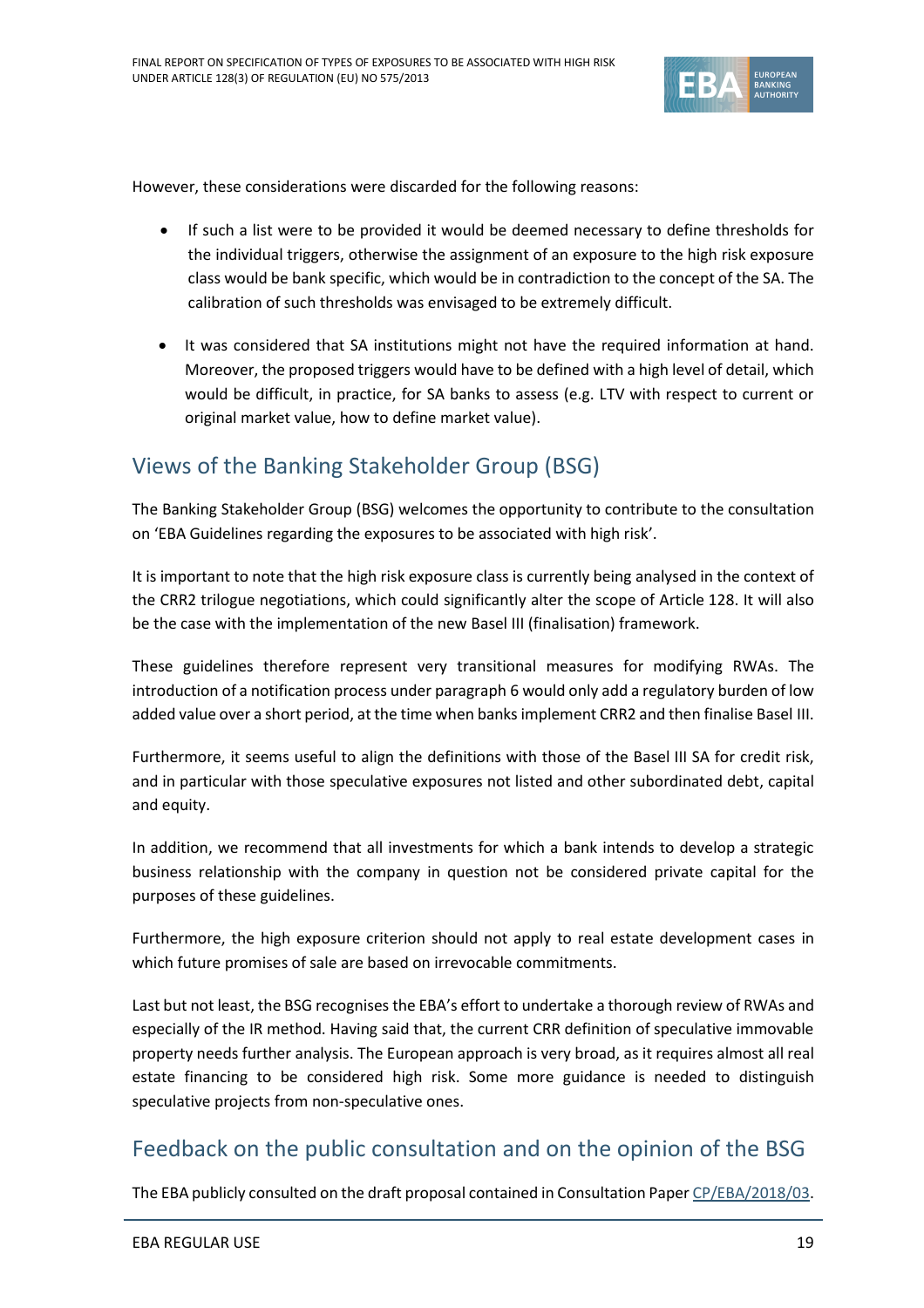

The consultation period lasted for three months and ended on 17 July 2018. A total of 13 responses were received, of which 11 were published on the EBA website.

A summary of the key points and other comments arising from the consultation, analysis and discussion triggered by these comments, and the actions taken to address them if deemed necessary is provided in the tables below.

In many cases, several industry bodies made similar comments, or the same body repeated its comments in its responsesto different questions. In such cases, the comments and the EBA analysis are included in the section of this paper where the EBA considers them to be most appropriate.

Changes to the draft guidelines have been incorporated as a result of the responses received during the public consultation.

### **Summary of key issues and the EBA's response**

Comments received during the consultation period questioned the timing of the guidelines. They considered either that the guidelines come too late after the issuing (in 2013) of the mandate in Article 128(3) CRR or that the guidelines will pre-empt (i) the upcoming EU implementation of the revised Basel III framework, which does not include the regulatory exposure class 'Items associated with particular high risk', and (ii) the possible amendments to Article 128 in the context of CRR2. The EBA considers that the interaction with the timeline of the forthcoming regulatory revisions to the current framework is unavoidable, but difficult to predict in terms of timing, and thus guidance on the treatment of current exposures associated with high risk is needed. These guidelines will not only enable a higher degree of comparability in terms of current practices in identifying exposures associated with high risk, but also facilitate the transition to the upcoming regulatory revisions, by allowing banks and supervisors to use the guidelines to identify risk factorsthat align with the future Basel framework.

Several respondents raised issues regarding the definition and the prudential treatment of speculative immovable property financing, despite the fact that the Consultation Paper underlines the fact that this type of exposure is outside the scope of the guidelines, as this type of exposure is already included in Article 128(2) CRR. The EBA's decision to exclude speculative immovable property financing from the guidelines was based on the consideration that the CRR already provides a definition of this. Furthermore, this is an area in which substantial changes are foreseen in the Basel III framework and may therefore lead to either pre-empting the implementation of the Basel III agreement or risking an inconsistent implementation with the future Basel III agreement. Notwithstanding this, the observations provided by the industry will be carefully assessed during the current debate within the EBA on this topic.

During the consultation period, comments were received from respondents who disagreed with the inclusion of the notion of private equity and venture capital in the guidelines. Respondents made the point that, as a second best solution, the definition of private equity and venture capital should apply only to banks' direct investments and should exclude all investments in the form of shares or units in a CIU. Moreover, it was stated that the definitions should be aligned with the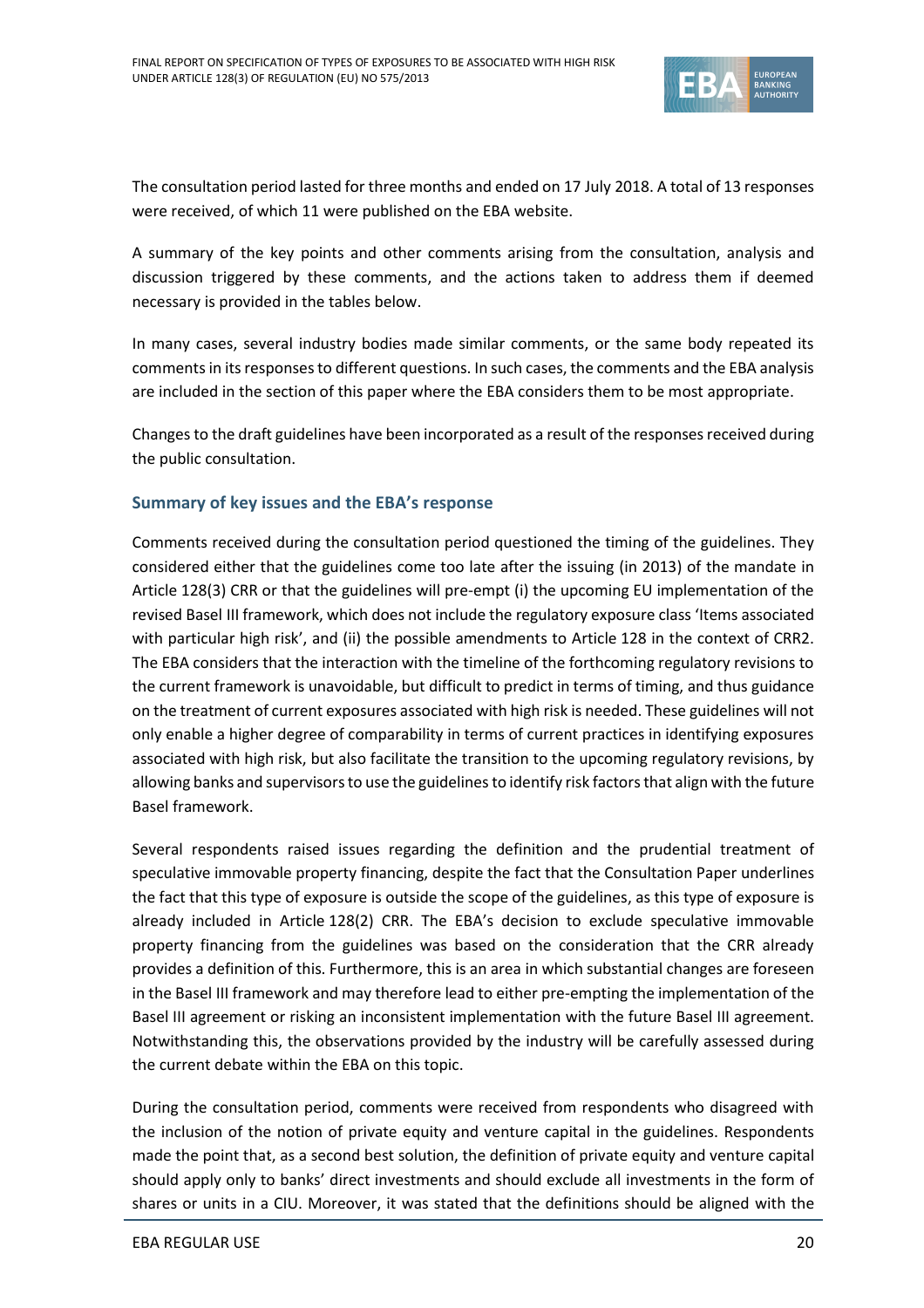

ones provided by the Basel III framework and, in particular, with the speculative unlisted exposures and other subordinated debt, capital and equity exposures (paragraphs 50-53). In line with its prerogatives, the EBA has taken the initiative to provide, for the purposes of the present guidelines only, a definition of the notions of private equity and venture capital. This step has been taken precisely because of the lack of guidance available to the public on these notions and because the definitions are deemed necessary for providing guidance and ensuring harmonisation regarding the types of exposures that are considered as investments in venture capital and private equity. Furthermore, the EBA clarifies that the definitions apply to direct investments and whenever the look-through approach is used for exposures in the form of shares or units in CIUs, in line with the answer provided by the Commission to Q&A 2013\_374.

Many of the comments made regarding the Consultation Paper have tackled the issue of the scope of the guidelines, with respondents presenting heterogeneous opinions on whether the guidelines should take a broader or a narrower view with regard to the exposure classes that should be scoped out during the identification of exposures associated with high risk. In light of these comments, the EBA has amended section 4.2 of the guidelines to provide institutions with a clearer, holistic identification scheme for exposures associated with high risk. This is in line with the mandate granted to the EBA through Article 128(3) CRR. It also takes into account empirical evidence regarding the functioning of financial institutions. As a result, the underlying logic of section 4.2 is the following: (i) paragraph 3 presents the scope of what this exercise covers (all exposure classes) with some emphasis on some specific areas; (ii) paragraph 4 presents the generic criterion of when an exposure is considered to be associated with high risk; (iii) paragraph 5 illustrates specific cases in which the generic criterion will be considered to have been met; and (iv) paragraph 6 presents other specific cases in which the generic criterion will be considered to have been met, which are specific to the equity exposure class.

The introduction of the notification mechanism has been questioned by respondents to the Consultation Paper, but the EBA has decided to maintain it. This mechanism would be useful from the perspective of understanding what residual exposures could be associated with high risk but have not been identified using the previous steps provided in the guidelines. However, the addressees of the notifications should be the NCAs and not the EBA directly. The legal text has been amended accordingly. Any such notification should subsequently be forwarded to the EBA, once the technical solution for this has been implemented.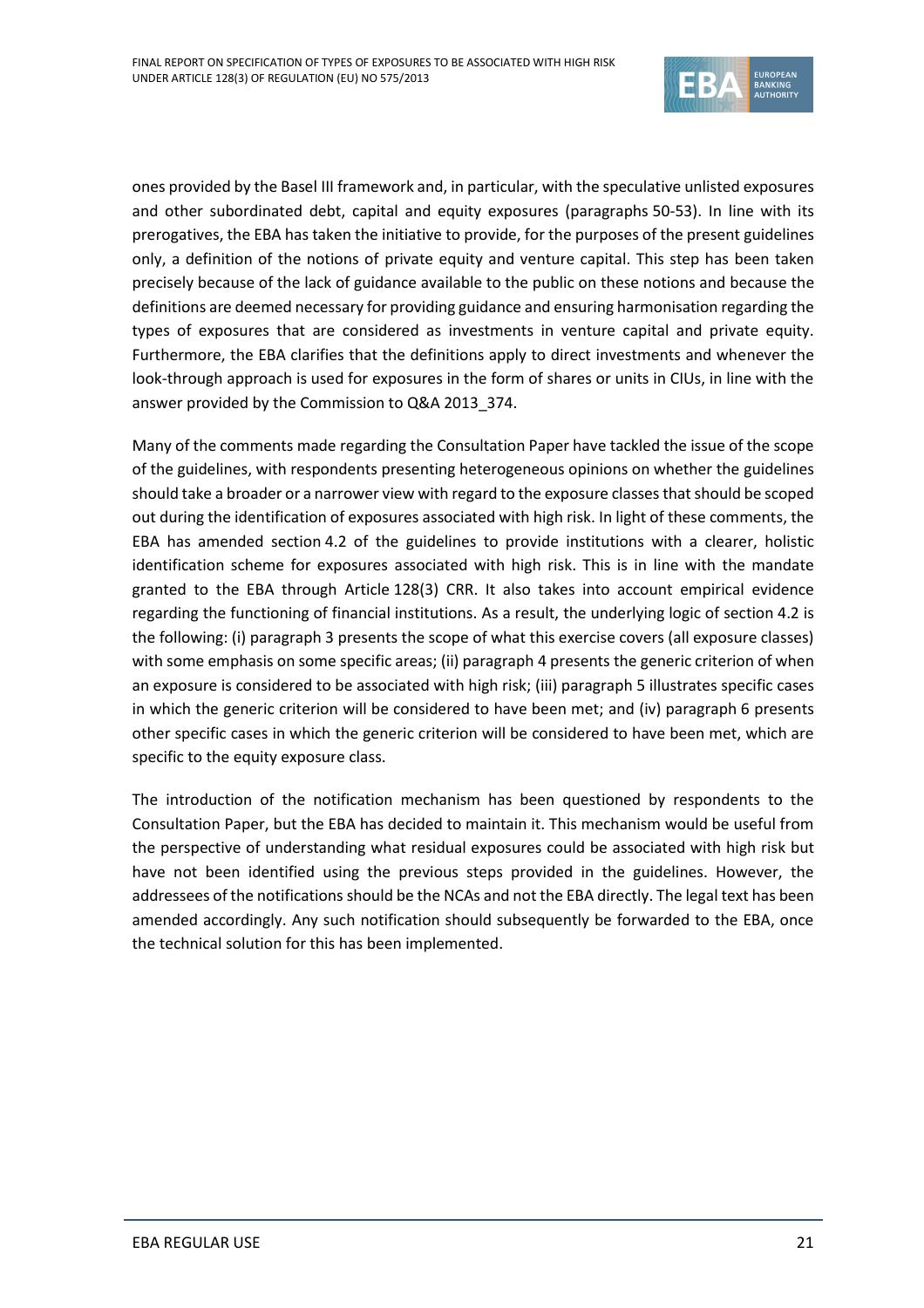

# Summary of responses to the consultation and the EBA's analysis

<span id="page-21-0"></span>

| <b>Comments</b>                                                                                               | <b>Summary of responses received</b>                                                                                                                                                                                                                                                                                                                                                                                                                                                                                                                                                                                                                                                                                                             | <b>EBA analysis</b>                                                                                                                                                                                                                                                                                                                                                                                                                                                                                                                                                                                                                                 | <b>Amendments to</b><br>the proposals                                        |
|---------------------------------------------------------------------------------------------------------------|--------------------------------------------------------------------------------------------------------------------------------------------------------------------------------------------------------------------------------------------------------------------------------------------------------------------------------------------------------------------------------------------------------------------------------------------------------------------------------------------------------------------------------------------------------------------------------------------------------------------------------------------------------------------------------------------------------------------------------------------------|-----------------------------------------------------------------------------------------------------------------------------------------------------------------------------------------------------------------------------------------------------------------------------------------------------------------------------------------------------------------------------------------------------------------------------------------------------------------------------------------------------------------------------------------------------------------------------------------------------------------------------------------------------|------------------------------------------------------------------------------|
| <b>General comments</b>                                                                                       |                                                                                                                                                                                                                                                                                                                                                                                                                                                                                                                                                                                                                                                                                                                                                  |                                                                                                                                                                                                                                                                                                                                                                                                                                                                                                                                                                                                                                                     |                                                                              |
| Timing of the guidelines and the<br>interaction with the upcoming<br>the regulatory<br>review of<br>framework | Three respondents disagreed with the<br>publication of the draft GLs. They pointed<br>out that the draft GLs would be a transitory<br>measure given the upcoming<br>EU<br>implementation of the revised Basel III<br>framework, which removes the regulatory<br>exposure class 'Items associated with<br>particular high risk', and the possible<br>amendments to Article 128 in the context<br>of CRR2. The implementation of the draft<br>GLs will therefore impose regulatory costs<br>without any evident long-term benefits.<br>There was general support from three<br>respondents for the initiative to provide<br>guidelines<br>to<br>ensure<br>a<br>common<br>understanding of the exposures associated<br>with particularly high risk. | The interaction with the timeline of the forthcoming<br>regulatory revisions to the current framework is<br>unavoidable, but difficult to predict in terms of<br>timing. A treatment for the current exposures<br>associated with high risk is therefore needed. These<br>guidelines will not only enable a higher degree of<br>comparability in terms of current practices in<br>identifying exposures associates with high risk, but<br>also facilitate the transition to the upcoming<br>regulatory revisions by allowing banks and<br>supervisors to use the guidelines to identify risk<br>factors that align with the future Basel framework. | The EBA did<br>not<br>make<br>any<br>amendments to the<br>GLs on this point. |
| Inclusion<br>speculative<br>of<br>immovable property financing<br>exposures in the scope of the<br>guidelines | respondents<br>Several<br>raised<br>issues<br>regarding the definition and the prudential<br>treatment of speculative immovable<br>property financing. In particular, three                                                                                                                                                                                                                                                                                                                                                                                                                                                                                                                                                                      | The definition of 'speculative immovable property<br>financing' is out of the scope of the draft GLs.<br>Notwithstanding this, the observations provided by                                                                                                                                                                                                                                                                                                                                                                                                                                                                                         | The EBA did<br>not<br>make<br>anv<br>amendments to the<br>GLs on this point. |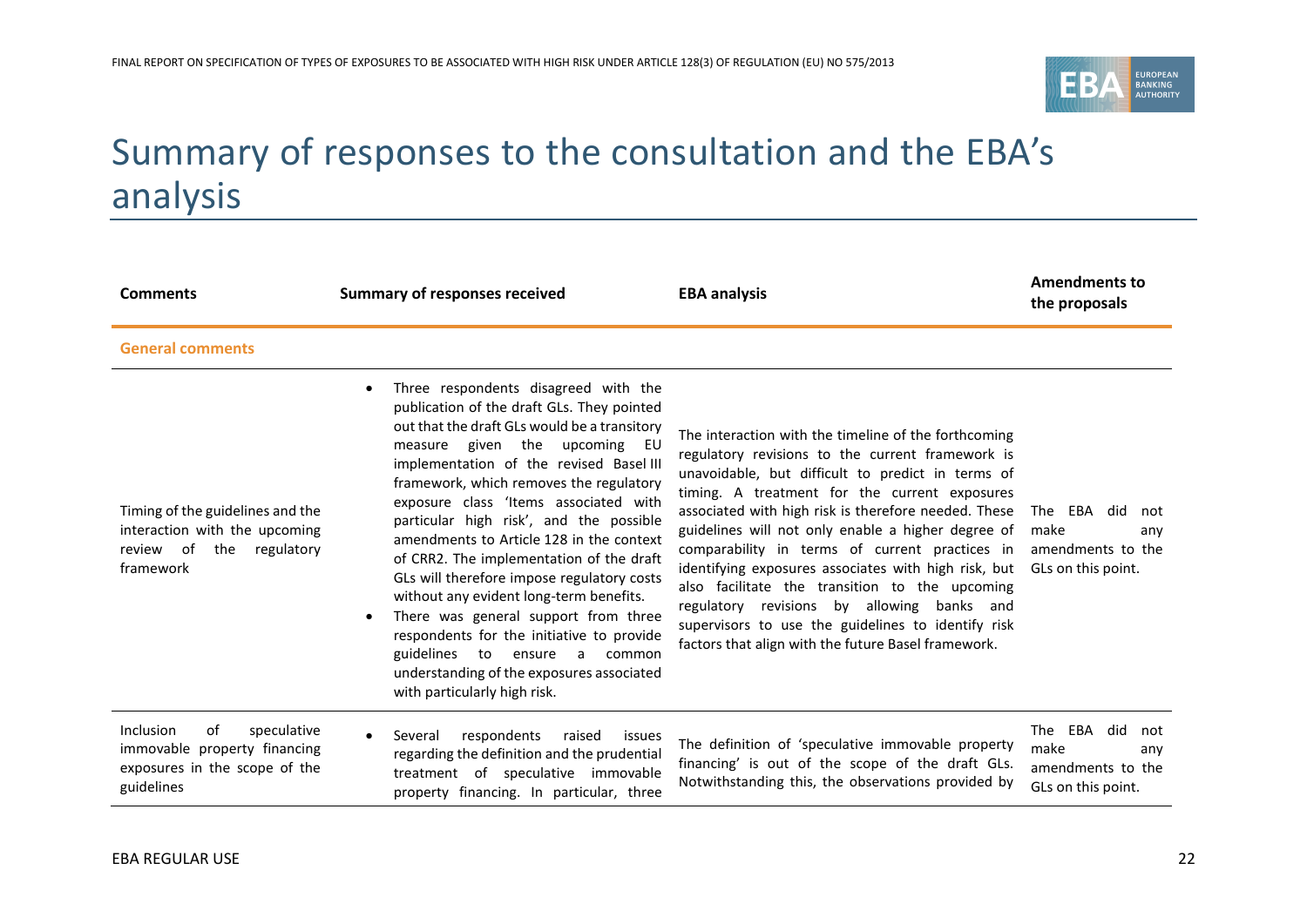

| <b>Comments</b>                                                                                  | <b>Summary of responses received</b>                                                                                                                                                                                                                                                                                                                                                                                                                                                                                                                                                                                                                                                                                 | <b>EBA analysis</b>                                                                                                                                                                                                                                                                                                                                                                                      | <b>Amendments to</b><br>the proposals                                                                                                                                          |
|--------------------------------------------------------------------------------------------------|----------------------------------------------------------------------------------------------------------------------------------------------------------------------------------------------------------------------------------------------------------------------------------------------------------------------------------------------------------------------------------------------------------------------------------------------------------------------------------------------------------------------------------------------------------------------------------------------------------------------------------------------------------------------------------------------------------------------|----------------------------------------------------------------------------------------------------------------------------------------------------------------------------------------------------------------------------------------------------------------------------------------------------------------------------------------------------------------------------------------------------------|--------------------------------------------------------------------------------------------------------------------------------------------------------------------------------|
|                                                                                                  | respondents asked for more guidance on<br>the definition of 'speculative immovable<br>property financing' provided by the CRR.<br>Four respondents suggested using the<br>$\bullet$<br>criteria identified in paragraph 5(a)(i) and<br>(ii) to assess speculative immovable<br>property financing and, as a consequence,<br>excluding some exposures from the high<br>risk exposure class. The EBA was also asked<br>to confirm that exposures for which<br>repayment depends primarily on the<br>income and financial capacities of the<br>borrower, irrespective of the performance<br>of the immovable property project<br>underlying the credit transaction, should<br>not be classified in said exposure class. | the industry will be assessed carefully during the<br>current debate within the EBA on this topic.                                                                                                                                                                                                                                                                                                       |                                                                                                                                                                                |
| Interaction<br>with<br>the<br>international financial reporting<br>standards 9 (IFRS 9)          | One respondent considered that the draft GLs<br>should explicitly exclude the fact that exposures<br>that are in IFRS 9 stage 2 are automatically<br>considered high risk.                                                                                                                                                                                                                                                                                                                                                                                                                                                                                                                                           | Pursuant to Article 128 CRR, IFRS 9 stage 2<br>assessment and high risk assessment have different<br>purposes and are different concepts: while the IFRS 9<br>stage 2 could be considered a circumstantial<br>description of the status of an exposure, the<br>classification as high risk is related to the original<br>features of the initial exposure.                                               | The EBA did<br>not<br>make<br>anv<br>amendments to the<br>GLs on this point.                                                                                                   |
| Proposed treatment for equity<br>exposures (paragraph 7 on<br>page 15 of <b>EBA/CP/2018/03</b> ) | Two respondents disagreed with the<br>$\bullet$<br>inclusion of paragraph 7 in the draft GLs<br>because they believed that the treatment<br>proposed is very prejudicial for equity<br>considered<br>they<br>exposures;<br>the<br>assessment unreasonably burdensome for<br>banks, requiring a high level of effort to<br>achieve implementation. In addition,                                                                                                                                                                                                                                                                                                                                                       | The EBA clarified that the identification of the risk<br>weight for cases in which there is no actual exposure<br>to an institution should be carried out as follows:<br>when a credit rating, issued by a nominated ECAI, is<br>mapped to a 150% risk weight, or in cases in which<br>the issuer meets the definition of default in line with<br>the provisions of Article 178 CRR, the associated risk | The<br>EBA<br>has<br>amended the text<br>that refers to the<br>treatment of equity<br>exposures for the<br>cases in which there<br>is no actual exposure<br>to an institution. |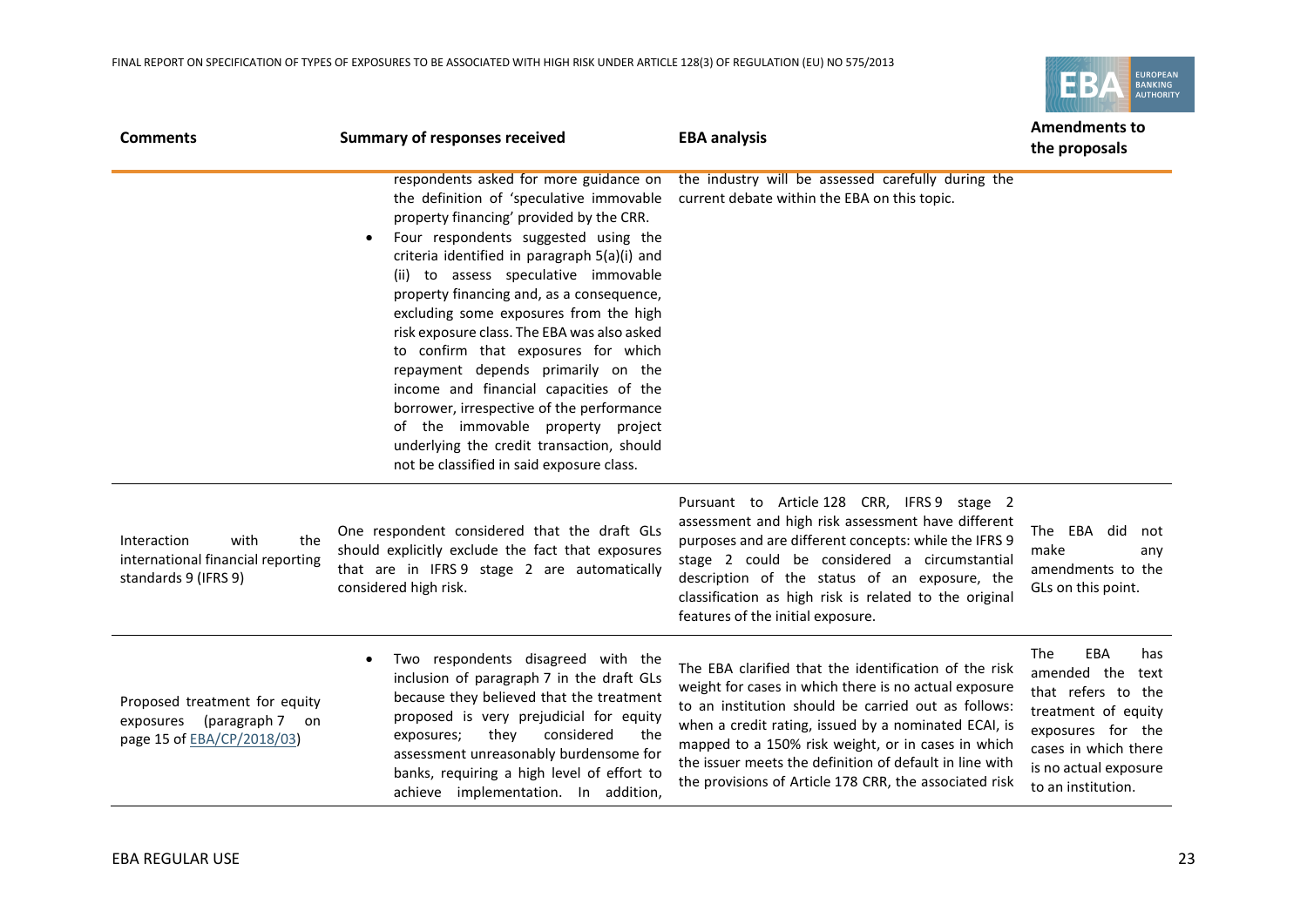

| <b>Comments</b> | <b>Summary of responses received</b>                                                                                                                                                                                                                                                                           | <b>EBA analysis</b>                                                                                                                       | <b>Amendments to</b><br>the proposals |
|-----------------|----------------------------------------------------------------------------------------------------------------------------------------------------------------------------------------------------------------------------------------------------------------------------------------------------------------|-------------------------------------------------------------------------------------------------------------------------------------------|---------------------------------------|
|                 | according to the industry, the EBA should<br>framework that provides a new treatment<br>for equity exposures.<br>For three respondents, the second part of<br>$\bullet$<br>paragraph 7 was not clear and they asked<br>the EBA to specify how institutions should<br>evaluate the hypothetical debt exposures. | weight would be 150% and the exposures would be<br>also consider the forthcoming Basel III classified as being associated with high risk. |                                       |

#### **Responses to questions in Consultation Paper EBA/CP/2018/03**

**Question 1. Do you agree with the proposed clarifications in paragraphs 2 and 3? Would you like to bring forward arguments which potentially mitigate the caveats of the alternative approach for defining what constitutes an investment in private equity?**

| Inclusion of the definitions for<br>private equity (PE) and venture<br>capital (VC) | Five respondents disagreed with the inclusion of the<br>notion of PE and VC for several reasons:<br>the EBA has gone beyond its mandate, as<br>$\bullet$<br>set out in Article 128(3) CRR;<br>it is a temporary measure, considering the<br>upcoming Basel III framework and the<br>possible amendments of Article 128 in the<br>context of CRR2;<br>it is not clear why the EBA has concluded<br>$\bullet$<br>that such clarification is needed now;<br>banks, as professional investors, are<br>already well aware of what constitutes<br>investments in PE and VC, and the<br>definition could create confusion. | In line with its prerogatives, the EBA has taken the<br>initiative to provide, for the purposes of the present<br>GLs only, a definition of the notions of PE and VC. This<br>step has been taken precisely because of the lack of<br>guidance available to the public on these notions and<br>because the definitions are deemed necessary for<br>providing guidance and ensuring harmonisation<br>regarding the types of exposures that are considered<br>as investments in VC and PE. | Clarifications<br>have<br>been provided in the<br>Background<br>and<br>rationale section of<br>final<br>the present<br>report. |
|-------------------------------------------------------------------------------------|---------------------------------------------------------------------------------------------------------------------------------------------------------------------------------------------------------------------------------------------------------------------------------------------------------------------------------------------------------------------------------------------------------------------------------------------------------------------------------------------------------------------------------------------------------------------------------------------------------------------|------------------------------------------------------------------------------------------------------------------------------------------------------------------------------------------------------------------------------------------------------------------------------------------------------------------------------------------------------------------------------------------------------------------------------------------------------------------------------------------|--------------------------------------------------------------------------------------------------------------------------------|
| Types of investments included<br>in the PE and VC definitions                       | Two of the respondents proposed, as a second best<br>solution, that the definition of PE and VC should<br>apply only to banks' direct investments and should<br>exclude all investments in the form of shares or<br>units in a CIU. In their opinion, this is in line with                                                                                                                                                                                                                                                                                                                                          | The EBA would like to clarify that the definitions apply<br>to direct investments and whenever the look-through<br>approach is used for exposures in the form of shares<br>or units in CIUs, in line with the answer provided by<br>the Commission to Q&A 2013 374.                                                                                                                                                                                                                      | Clarifications<br>were<br>provided<br>in<br>the<br>Background<br>and<br>rationale section of                                   |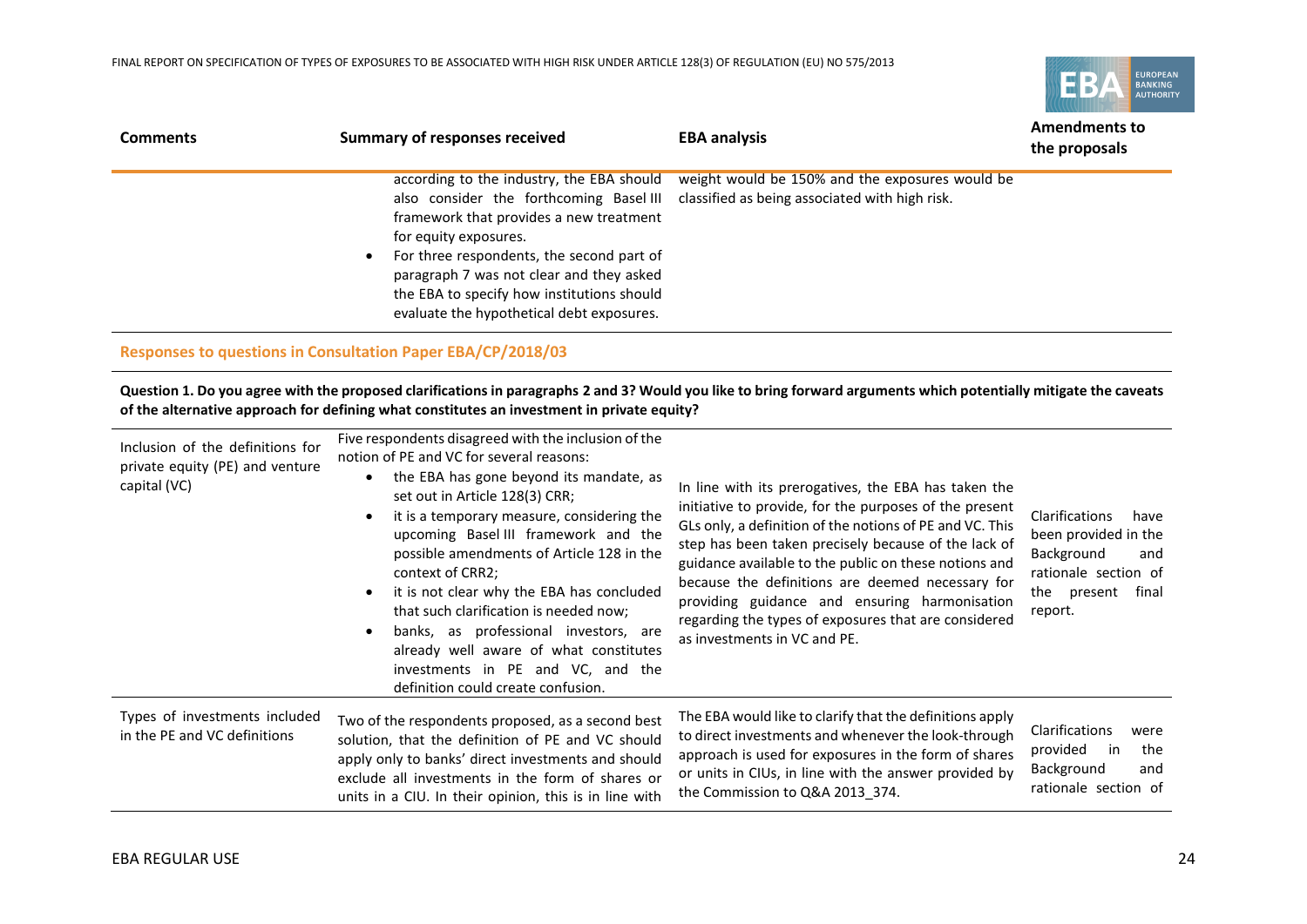

| <b>Comments</b>                             | <b>Summary of responses received</b>                                                                                                                                                                                                                                                                                                                                                                                                                                      | <b>EBA analysis</b>                                                                                                                      | <b>Amendments to</b><br>the proposals                                        |
|---------------------------------------------|---------------------------------------------------------------------------------------------------------------------------------------------------------------------------------------------------------------------------------------------------------------------------------------------------------------------------------------------------------------------------------------------------------------------------------------------------------------------------|------------------------------------------------------------------------------------------------------------------------------------------|------------------------------------------------------------------------------|
|                                             | both the EBA Q&A 2013 374 and the political<br>intention of the co-legislator in the context of CRR2.<br>On the other hand, one respondent commented<br>that indirect exposures should be included.                                                                                                                                                                                                                                                                       |                                                                                                                                          | final<br>present<br>the<br>report.                                           |
| Content of the definitions for PE<br>and VC | Five respondents commented that the definitions of<br>PE and VC are not clear and could subsequently<br>create confusion. Some suggestions for amending<br>the definitions were therefore provided. One<br>respondent deemed that the definition should be<br>aligned with the one provided by the Basel III<br>framework and, in particular, with the speculative<br>unlisted exposures and other subordinated debt,<br>capital and equity exposures (paragraphs 50-53). | The text of the definitions is already aligned with the<br>revised Basel III concepts, so no amendments to the<br>text will be proposed. | The EBA did<br>not<br>make<br>any<br>amendments to the<br>GLs on this point. |

**Question 2. Do you agree that the identification of high risk items is particularly relevant for some of the existing exposure classes?**

| make       | anv                                                                                                                                                                                                                                                                                                                                                                                                   |
|------------|-------------------------------------------------------------------------------------------------------------------------------------------------------------------------------------------------------------------------------------------------------------------------------------------------------------------------------------------------------------------------------------------------------|
| property'. | (q), of the CRR. Moreover, as the criteria set out in The EBA did not<br>paragraph 5(a) and (b) are very specific, it is expected<br>that the GLs will have limited application to all other<br>amendments to the<br>exposure classes under the SA, which include<br>GLs on this point.<br>'exposures to central governments', 'retail exposures'<br>and 'exposures secured by mortgages on immovable |

**Question 3. Do you have any comments or concerns regarding the proposed scope of the exposures at least to be analysed according to paragraph 5? Should more guidance be provided as regards other types of exposures? If yes, please provide specifications.**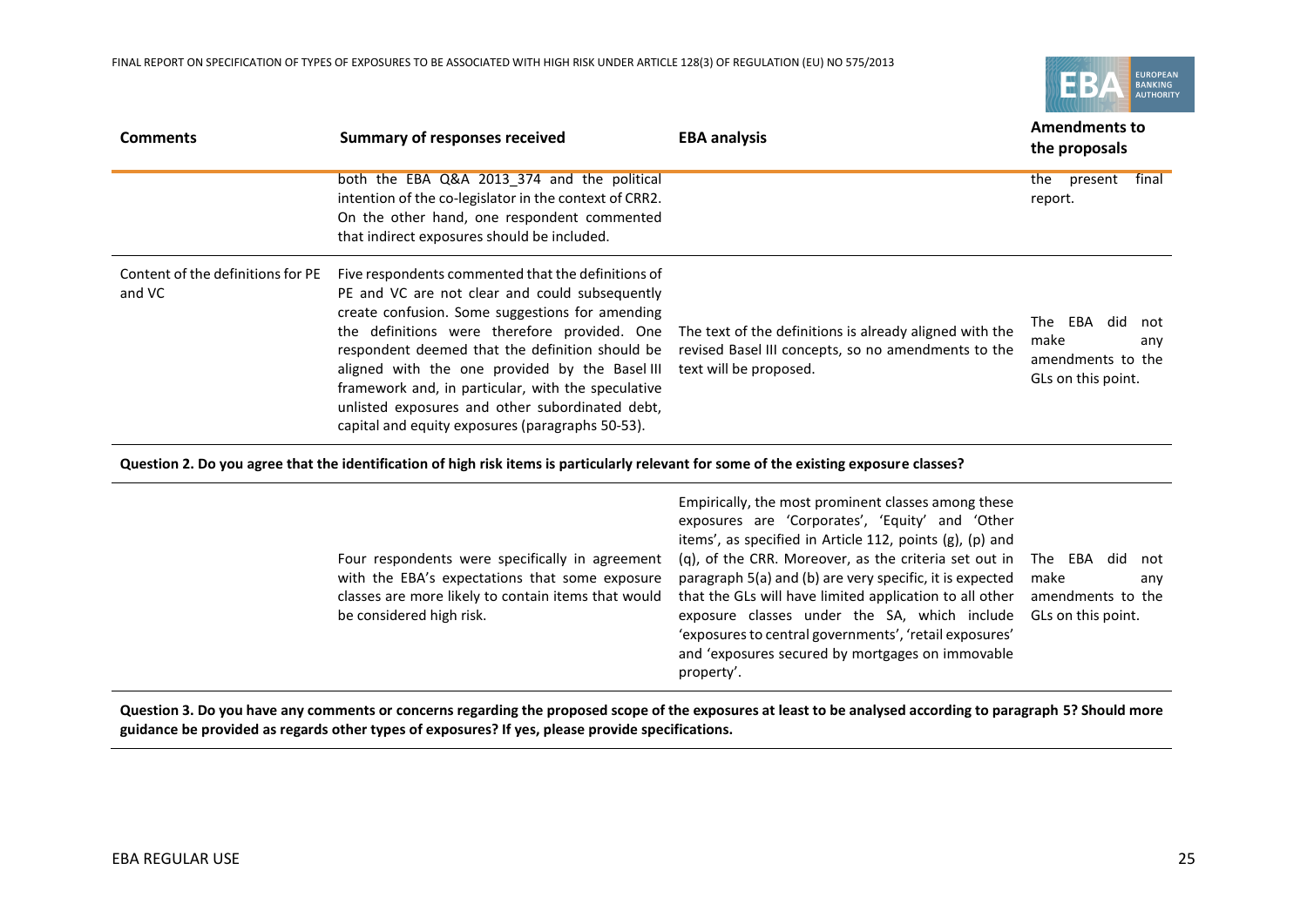EUROPEAN<br>BANKING<br>AUTHORITY EB

| <b>Comments</b>                                                                                                               | <b>Summary of responses received</b>                                                                                                                                                                                                                                                                                                                                                                                                                                                                                                                           | <b>EBA analysis</b>                                                                                                                                                                                                                                                                                                                                                                                                                                                                                                                                                         | <b>Amendments to</b><br>the proposals                                                                                                                                    |
|-------------------------------------------------------------------------------------------------------------------------------|----------------------------------------------------------------------------------------------------------------------------------------------------------------------------------------------------------------------------------------------------------------------------------------------------------------------------------------------------------------------------------------------------------------------------------------------------------------------------------------------------------------------------------------------------------------|-----------------------------------------------------------------------------------------------------------------------------------------------------------------------------------------------------------------------------------------------------------------------------------------------------------------------------------------------------------------------------------------------------------------------------------------------------------------------------------------------------------------------------------------------------------------------------|--------------------------------------------------------------------------------------------------------------------------------------------------------------------------|
| Criteria for the identification of<br>exposures associated with high<br>risk                                                  | According to one respondent, the criteria<br>defined by paragraph 5(a) and (b) are not<br>sufficient to clarify which exposures must<br>be considered as associated with high risk<br>pursuant to Article 128(3) of the CRR. As<br>such, further details are needed in order to<br>minimise the room for interpretation.<br>Two respondents noted that the criteria<br>$\bullet$<br>defined in paragraph 5(a) and (b) overlap<br>in some parts and they asked for some<br>examples to clarify the distinction between<br>the scopes of paragraph 5(a) and (b). | The points made were taken on board and examples<br>provided in the background section of the<br>Consultation Paper on the GLs on high risk have been<br>added to paragraph 5(a) to shed light on the type of<br>exposures expected to be identified.                                                                                                                                                                                                                                                                                                                       | Clarifications<br>were<br>made<br>the<br>to<br>that<br>paragraphs<br>relate<br>to<br>the<br>identification criteria<br>for<br>exposures<br>associated with high<br>risk. |
| Criteria for the identification of<br>exposures associated with high<br>risk                                                  | One respondent noted that, in relation to<br>$\bullet$<br>paragraph 5(a), 'the assessment of high<br>risk is not needed when, in line with the<br>statements reported under 5(b), a specific<br>external rating is available'.                                                                                                                                                                                                                                                                                                                                 | The existence of an issue-specific external rating does<br>not make an assessment on whether an exposure<br>could still be classified as being associated with<br>particularly high risk pursuant to paragraph 5(a) of<br>the draft GLs unnecessary. This is because, despite<br>the existence of an external rating, the criteria in<br>paragraph 5(a) of the draft GLs could still be met.<br>Moreover, paragraph 5(b) of the draft GLs is limited<br>to exposures that can be considered similar to<br>specialised lending, which is not the case for<br>paragraph 5(a). | The EBA did<br>not<br>make<br>any<br>amendments to the<br>GLs on this point.                                                                                             |
| References<br><b>IRB</b><br>to<br>risk<br>parameters in the Background<br>rationale<br>section<br>and<br>in<br>EBA/CP/2018/03 | One respondent underlined that the reference to<br>IRB risk parameters (provided in the background of<br>the draft GLs) is 'problematic and unsystematic'<br>because this notion belongs to the IRB approach<br>and not to the SA.                                                                                                                                                                                                                                                                                                                             | The reference to the IRB concept of loss given default<br>(LGD) in the background section of the Consultation<br>Paper does not imply that the SA banks have to<br>estimate the LGD parameter for their exposures. The<br>reference to LGD was included in order to explain the<br>philosophy behind the criterion provided by                                                                                                                                                                                                                                              | The EBA did<br>not<br>make<br>any<br>amendments to the<br>GLs on this point.                                                                                             |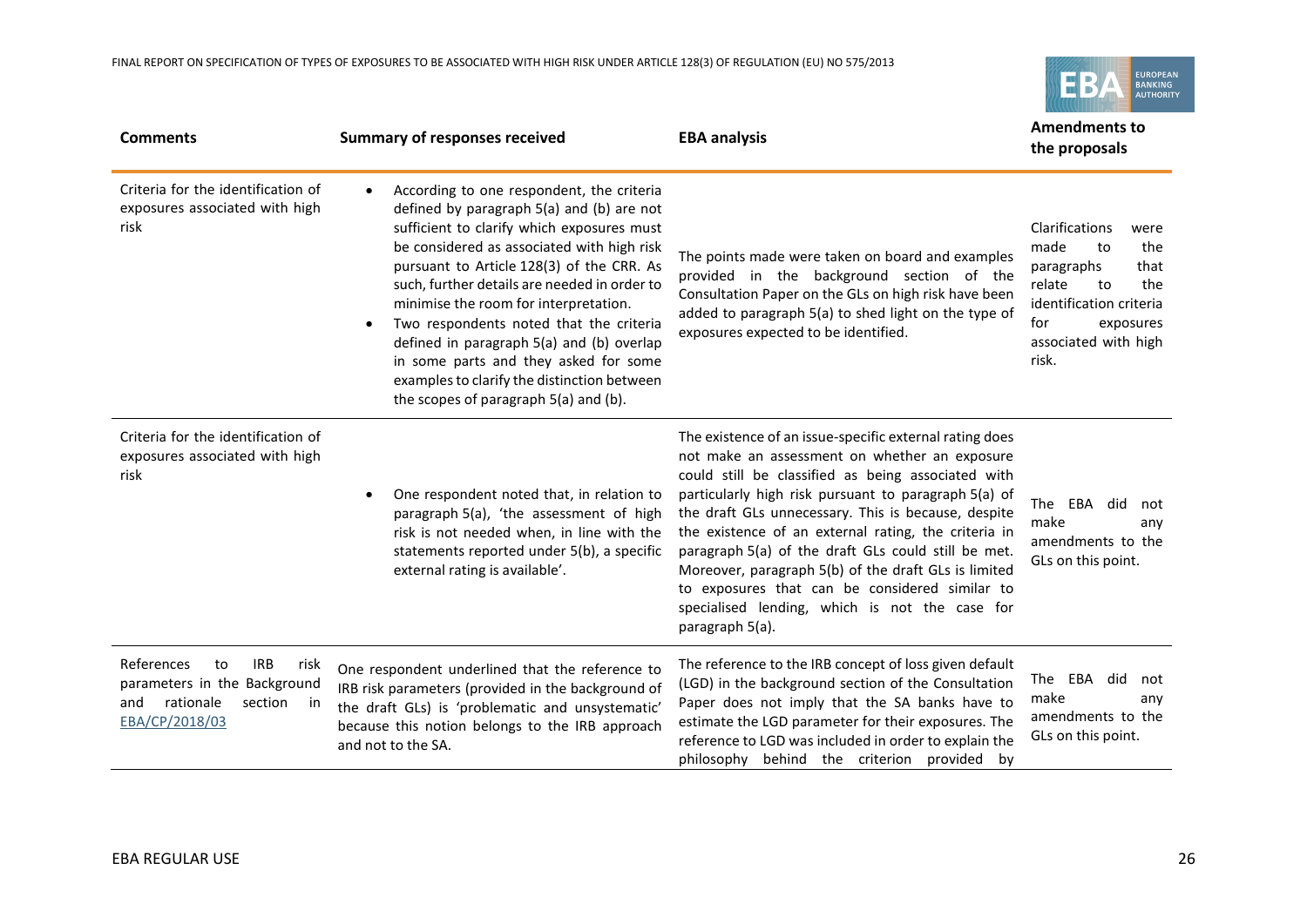EUROPEAN<br>BANKING<br>AUTHORITY EB,

| <b>Comments</b>                                       | <b>Summary of responses received</b>                                                                                                                                                                                                                                                                                                                                                                                                                                                                                                                                                                                                                                                                                                                                                                                                                                                                                                                                                                                                                                                                                                                                         | <b>EBA analysis</b>                                                                                                                                                                                                                                                                                                                                                                                                                                                                                                                                                                                                                                        | <b>Amendments to</b><br>the proposals                                                                                                                                            |
|-------------------------------------------------------|------------------------------------------------------------------------------------------------------------------------------------------------------------------------------------------------------------------------------------------------------------------------------------------------------------------------------------------------------------------------------------------------------------------------------------------------------------------------------------------------------------------------------------------------------------------------------------------------------------------------------------------------------------------------------------------------------------------------------------------------------------------------------------------------------------------------------------------------------------------------------------------------------------------------------------------------------------------------------------------------------------------------------------------------------------------------------------------------------------------------------------------------------------------------------|------------------------------------------------------------------------------------------------------------------------------------------------------------------------------------------------------------------------------------------------------------------------------------------------------------------------------------------------------------------------------------------------------------------------------------------------------------------------------------------------------------------------------------------------------------------------------------------------------------------------------------------------------------|----------------------------------------------------------------------------------------------------------------------------------------------------------------------------------|
|                                                       |                                                                                                                                                                                                                                                                                                                                                                                                                                                                                                                                                                                                                                                                                                                                                                                                                                                                                                                                                                                                                                                                                                                                                                              | Article 128(3)(a) of the CRR: it should be applied with<br>the transaction, not the obligor, in mind.                                                                                                                                                                                                                                                                                                                                                                                                                                                                                                                                                      |                                                                                                                                                                                  |
| Exposures similar to specialised<br>lending exposures | Two respondents<br>proposed deleting<br>$\bullet$<br>paragraph 5b because specialised lending<br>exposures do not belong to the current SA<br>framework and because they deem<br>specialised<br>lending transactions as<br>important for supporting investment and<br>economic development and are low risk<br>exposures.<br>According to the industry, the criteria<br>proposed in paragraph 5(b) rely on the<br>banks' level of information, which goes<br>against the SA philosophy, as the internal<br>assessment provided by banks should not<br>have an impact on the risk weight of the<br>exposures. One respondent requested<br>clarifications<br>additional<br>the<br>on<br>requirement of 'significant uncertainty<br>related to the political<br>and<br>legal<br>environment of location of the project'<br>included in paragraph 5(b) and proposed<br>not to apply this requirement when the<br>project financed by specialised lending is<br>located<br>in EU<br>countries.<br>Another<br>respondent underlined the necessity to<br>specify that the specialised lending<br>exposures have to be considered high risk<br>once a due diligence process has been | Paragraph 5(b) has been amended to more clearly<br>illustrate that its scope covers exposures that are<br>similar in nature to specialised lending exposures, but<br>that the concept of specialised lending remains an IRB<br>notion pursuant to the current regulatory framework.<br>The paragraph intends neither to anticipate the<br>forthcoming Basel III framework nor to require the SA<br>banks to apply the RTS on slotting; its purpose is to<br>provide some guidance - using the existing<br>information on specialised lending transactions as a<br>baseline $-$ for identifying only those exposures that<br>are associated with high risk. | Amendments were<br>made both to the<br>Background<br>and<br>rationale section in<br>this final report, and<br>to the text of the GLs<br>in order to clarify the<br>EBA's intent. |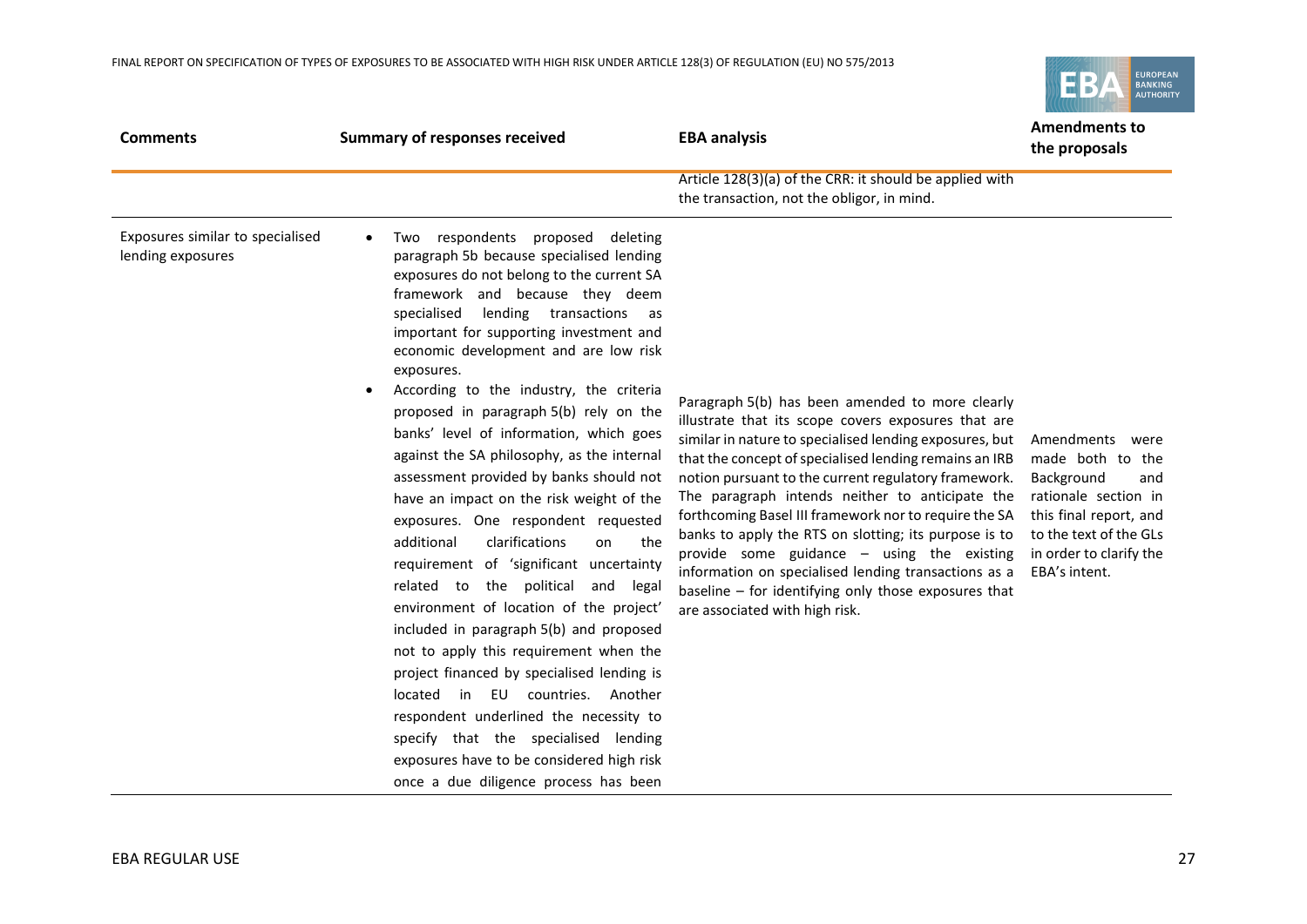

| <b>Comments</b> | Summary of responses received             | <b>EBA analysis</b> | <b>Amendments to</b><br>the proposals |
|-----------------|-------------------------------------------|---------------------|---------------------------------------|
|                 | performed and the project has been        |                     |                                       |
|                 | considered of not high quality. One other |                     |                                       |
|                 | respondent commented that                 | the                 |                                       |
|                 | provided<br>requirements                  | by                  |                                       |
|                 | paragraph 5(b)(i) and (ii) should be      |                     |                                       |
|                 | cumulative and not alternative.           |                     |                                       |

**Question 4. Do you agree to the proposed scope of exposures to be assessed in paragraph 6(a) in order to identify additional types of exposures which should be subject to a potential assignment to the high risk exposure class due to being structurally different?**

| Four respondents disagreed with the           |
|-----------------------------------------------|
| inclusion of paragraph 6(a) in the draft GLs, |
| as the exposures listed in Article 128(2) of  |
| the CRR and in paragraph 5(a) and (b) of      |
| the draft GLs already identify the type of    |
| exposures that present a high risk of loss.   |
| These respondents considered that an          |
| additional assessment in accordance with      |
| paragraph 6(a) would be burdensome for        |
| banks and would impose an additional          |
| assessment for those exposure classes that    |
| are very unlikely to contain high risk        |
| elements.                                     |
|                                               |

 Four respondents agreed on the identification of some exposure classes that are less likely to include exposures associated with particularly high risk.

Paragraph 6 provides guidance on the assessment for the purpose of identifying exposures associated with particularly high risk that are not covered by paragraph 5. This first sub-paragraph, paragraph 6(a), clarifies that, under the scope of the GLs, institutions should identify additional types of exposures as constituting exposures of particularly high risk in line with the principles set out in paragraph 4 (i.e. exposures that exhibit levels and ranges of risk drivers that are not common to other obligors or transactions of the same exposure class) only for exposures to corporates, equity exposures and other items. The rationale for this limitation is to ensure greater harmonisation in the application of Article 128(3) CRR under these GLs. In light of the comments received, the EBA decided to maintain the proposed section 4.2 of the GLs, but amended the phrasing for the purposes of coherence and clarity.

Section 4.2. of the GLs has been reorganised. As a result, the underlying logic of section 4.2 is the following: (i) paragraph 3 presents the scope of what this exercise covers (all exposure classes) with some emphasis on some specific areas; (ii) paragraph 4 presents the generic criterion of when an exposure is considered to be associated with high risk; (iii) paragraph 5 illustrates specific

Scope of exposures to be associated with high risk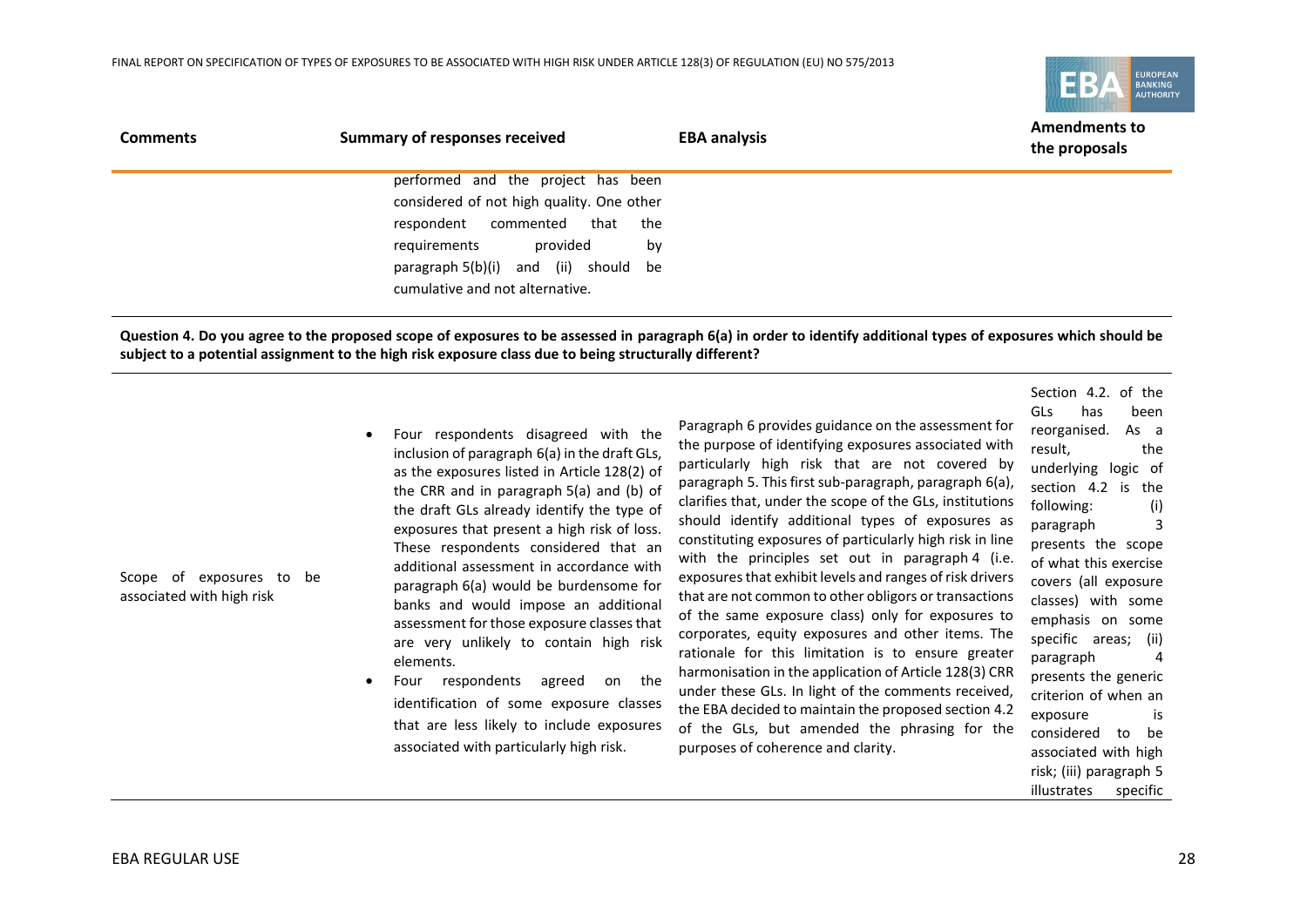

| <b>Comments</b> | <b>Summary of responses received</b> | <b>EBA analysis</b> | <b>Amendments to</b><br>the proposals                                                                                                                                                                                                                                                       |
|-----------------|--------------------------------------|---------------------|---------------------------------------------------------------------------------------------------------------------------------------------------------------------------------------------------------------------------------------------------------------------------------------------|
|                 |                                      |                     | cases in which the<br>generic criterion will<br>be considered to<br>have been met; and<br>(iv)<br>paragraph 6<br>other<br>presents<br>specific cases in<br>which the generic<br>criterion will be<br>considered to have<br>been met, which are<br>specific to the equity<br>exposure class. |